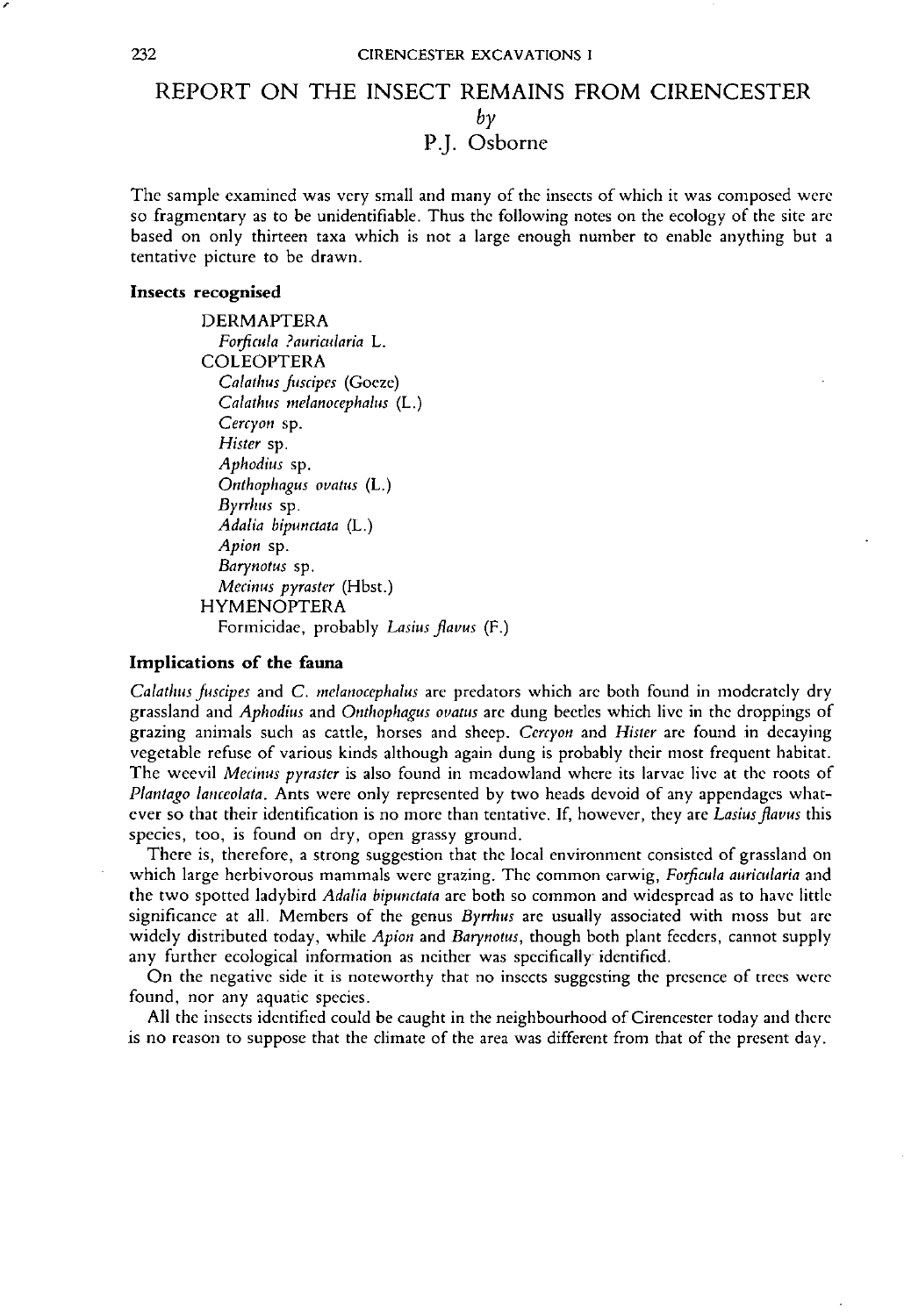# **ABBREVIATIONS**

| Antiq. J.                             | Antiquaries' Journal                                     |
|---------------------------------------|----------------------------------------------------------|
| Archaeol. Aeliana                     | Archaeologia Aeliana                                     |
| Archaeol. Cambrensis                  | Archaeologia Cambrensis                                  |
| Archaeol. J.                          | Archaeological Journal                                   |
| Brit. Archaeol. Rep.                  | <b>British Archaeological Reports</b>                    |
| Brit. Numis. J.                       | British Numismatic Journal                               |
| Bull. Geol. Surv. of Gt. Br.          | Bulletin of the Geological Survey of Great Britain       |
| Geol. Mag.                            | Geological Magazine                                      |
| J. Archaeol. Sci.                     | Journal of Archaeological Science                        |
| J. Roman Stud.                        | Journal of Roman Studies                                 |
| Medieval Archaeol.                    | Medieval Archaeology                                     |
| Mem. Geol. Surv. England and          | Memoirs of the Geological Survey England and Wales       |
| Wales                                 |                                                          |
| Monmouthshire Antiq.                  | Monmouthshire Antiquary                                  |
| O.R.L.                                | Der Obergemanisch - Raetische Limes des Römerreichs      |
| Primer Congreso Geol Chileno          | Primer Congreso Geologia Chileno                         |
| Proc. Cambridge Antiq. Soc.           | Proceedings of the Cambridge Antiquarian Society         |
| Proc. Chelt. Natur. Sci. Soc. N.S.    | Proceedings of the Cheltenham Natural Science Society    |
|                                       | (New Series)                                             |
| Proc. Cotteswold Natur. Fld. Club     | Proceedings of the Cotteswold Naturalists' Field Club    |
| Proc. Devon Archaeol.                 | Proceedings of the Devon Archaeological Society          |
| Proc. Geol. Assoc.                    | Proceedings of the Geological Association                |
| Proc. Prehist. Soc.                   | Proceedings of the Prehistoric Society                   |
| Proc. Soc. Antiq.                     | Proceedings of the Society of Antiquaries                |
| Proc. Soc. Antiq. Scot.               | Proceedings of the Society of Antiquaries of Scotland    |
| Proc. Somerset Archaeol. Soc.         | Proceedings of the Somerset Archaeological Society       |
| Quart. Journ. Geol. Soc.              | Quarterly Journal of the Geological Society              |
| Rept. Brit. Assoc. Adv. Sci.          | Report of the British Association for the Advancement of |
|                                       | Science                                                  |
| Soc. Bibliography Nat. Hist. London   | Society for the Bibliography of Natural History, London  |
| Trans. Birmingham Archaeol. Soc.      | Transactions of the Birmingham Archaeological Society    |
| Birmingham Warwickshire<br>Trans.     | Transactions of the Birmingham and Warwickshire          |
| Archaeol. Soc.                        | Archaeological Society                                   |
| Trans. Bristol Gloucestershire        | Transactions of the Bristol and Gloucestershire          |
| Archaeol. Soc.                        | Archaeological Society                                   |
| Trans. Essex Archaeol. Soc.           | Transactions of the Essex Archaeological Society         |
| Trans. Leicester Lit. Phil. Soc.      | Transactions of the Leicester Literary and Philosophical |
|                                       | Society                                                  |
| Trans. London Middlesex Archaeol.     | Transactions of the London and Middlesex                 |
| $S$ oc.                               | Archaeological Society                                   |
| Trans. Norfolk Norwich Nat. Society   | Transactions of the Norfolk and Norwich Naturalists'     |
|                                       | Society                                                  |
| Wiltshire Archaeol. Natur. Hist. Mag. | Wiltshire Archaeological and Natural History Magazine    |
| Yorkshire Archaeol. J.                | Yorkshire Archaeological Journal                         |
|                                       |                                                          |

 $\mathcal{A}^{\text{max}}$ 

 $\sum_{i=1}^{n}$ 

 $\mathbf{r} = \mathbf{r}$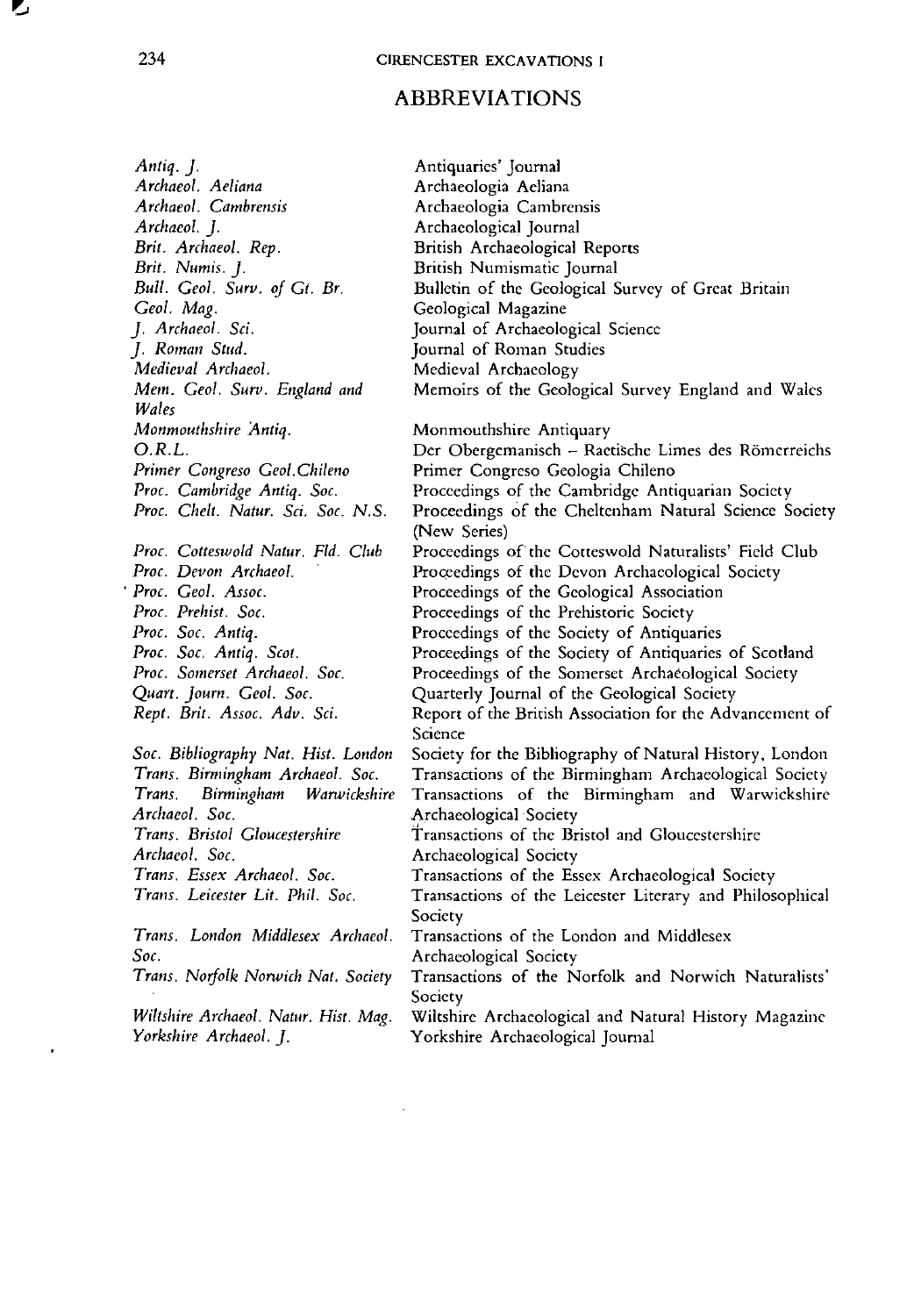# **BIBLIOGRAPHY**

.<br>|<br>|

 $\mathbf{I}$ 

 $\bigg\}$ 

 $\bigg\}$ 

**John Harry Line** 

 $\bigg\}$ 

| Alföldy, G., 1968                          | Die Hilfstuppen der romischen Provinz Germania<br>Inferior, Epigraphische Studien, 6, 19-21                                                                                                                                                                                                                              |
|--------------------------------------------|--------------------------------------------------------------------------------------------------------------------------------------------------------------------------------------------------------------------------------------------------------------------------------------------------------------------------|
| Allen, D. F., 1961                         | A Study of the Dobunnic Coinage, in Bagendon : A Belgic<br>Oppidum, (ed. E. M. Clifford), 75-149                                                                                                                                                                                                                         |
| Allen, D. F., 1967                         | Celtic Coins from the Romano-British Temple at<br>Harlow, Brit. Numis. J., xxxvi, 1-7                                                                                                                                                                                                                                    |
| Allen, J. R., 1896                         | Notes on "Late-Celtic" Art, Archaeol. Cambrensis <sup>5</sup> , XIII,<br>$321 - 36$                                                                                                                                                                                                                                      |
| Anderson, A. S., 1977                      | The Roman Pottery Industry of North Wiltshire, unpublished<br>M.A. thesis, Univ. of Leicester                                                                                                                                                                                                                            |
| Andrews, A. H., and Noddle,                | Absence of premolar teeth from ruminant mandibles                                                                                                                                                                                                                                                                        |
| B. A., 1975                                | found at archaeological sites, <i>J. Archaeol. Sci.</i> , 2, 137-144                                                                                                                                                                                                                                                     |
| Annable, F. K., 1961                       | A Romano-British Pottery in Savernake Forest, Kilns<br>1-2, Wiltshire Archaeol. Natur. Hist. Mag., 58, 1961 (1963),<br>142-155                                                                                                                                                                                           |
| Annable, F. K., 1966                       | A late first-century well at Cunetio, Wiltshire Archaeol.<br>Natur. Hist. Mag., 61, 9-24                                                                                                                                                                                                                                 |
| Arkell, W. J., 1933                        | On a boring into the Great Oolite at Latton near<br>Cricklade, Wilts, Proc. Cotteswold Natur. Fld. Club., 24,<br>181-183                                                                                                                                                                                                 |
| Arkell, W. J., 1941                        | The Upper Oxford Clay at Purton, Wilts., and the zones<br>of the Lower Oxfordian, Geol. Mag., 78, 161-172, 316                                                                                                                                                                                                           |
| Arkell, W. J., and Donovan,                | The Fullers Earth of the Cotswold and its relation to the                                                                                                                                                                                                                                                                |
| D. T., 1952                                | Great Oolite, Quart. Journ. Geol. Soc., 107, 227-253                                                                                                                                                                                                                                                                     |
| Arkell, W. J., and Tomkereff,              | English Rock Terms chiefly as used by Miners and Quarry men,                                                                                                                                                                                                                                                             |
| S. I., 1953                                | Oxford University Press                                                                                                                                                                                                                                                                                                  |
| Armitage, P. L., 1975                      | The extraction and identification of opal phytoliths from<br>the teeth of ungulates, J. Archaeol. Sci., 2, 187-198                                                                                                                                                                                                       |
| Atkinson, D., 1914                         | A hoard of samian ware from Pompeii, J. Roman Stud.,<br>$1v. 26-64.$                                                                                                                                                                                                                                                     |
| Atkinson, D., 1957                         | A fragment of a diploma from Cirencester, J. Roman<br>Stud., 47, 196-7                                                                                                                                                                                                                                                   |
| Barker, M., 1976                           | A stratigraphical, palaeoecological and biometrical study of some<br>English Bathonian Gastropoda (especially Nerineacea), Ph.D.<br>Thesis, Univ. of Keele                                                                                                                                                               |
| Baring-Gould, S., and Burnard,<br>R., 1904 | An exploration of some of the Cytiau in Tre'r Ceiri,<br>Archaeol. Cambrensis <sup>6</sup> , IV, 1-16                                                                                                                                                                                                                     |
| Behre, K. E., 1977                         | Acker, Grünland und natürliche Vegetation während der<br>römischen Kaiserzeit im Gebiet der Marshensiedlung<br>Bentumersiel/Unterems, in Probleme der Kustenforshung im<br>südlichen Nordseegebeite. Bd. 12                                                                                                              |
| Boesterd, M. H. P. den, 1956               | Description of the Collections in the Rijksmuseum G. M. Kam<br>at Nijmegen V : The Bronze Vessels, Nijmegen                                                                                                                                                                                                              |
| Bogaers, J. E., 1974                       | Troupes Auxiliares Thraces dans la partie Néerlandaise de<br>la Germania Inferior, in Actes du Ixe Congrés International<br>$d'Etudes$ dur les frontieres Romaines, Bucharest, 1974 = idem<br>Thracische Hulptroepen in Germania Inferior, Oudheid-<br>kundige Medeelingen, 55, 198-220, with English summary<br>217-219 |
| Boon, G. C., 1962                          | Remarks on Roman Usk, Monmouthshire Antiq., I, 28-33                                                                                                                                                                                                                                                                     |
| Boon, G. C., 1967                          | Micacaeous sigillata from Lezoux at Silchester, Caerleon,                                                                                                                                                                                                                                                                |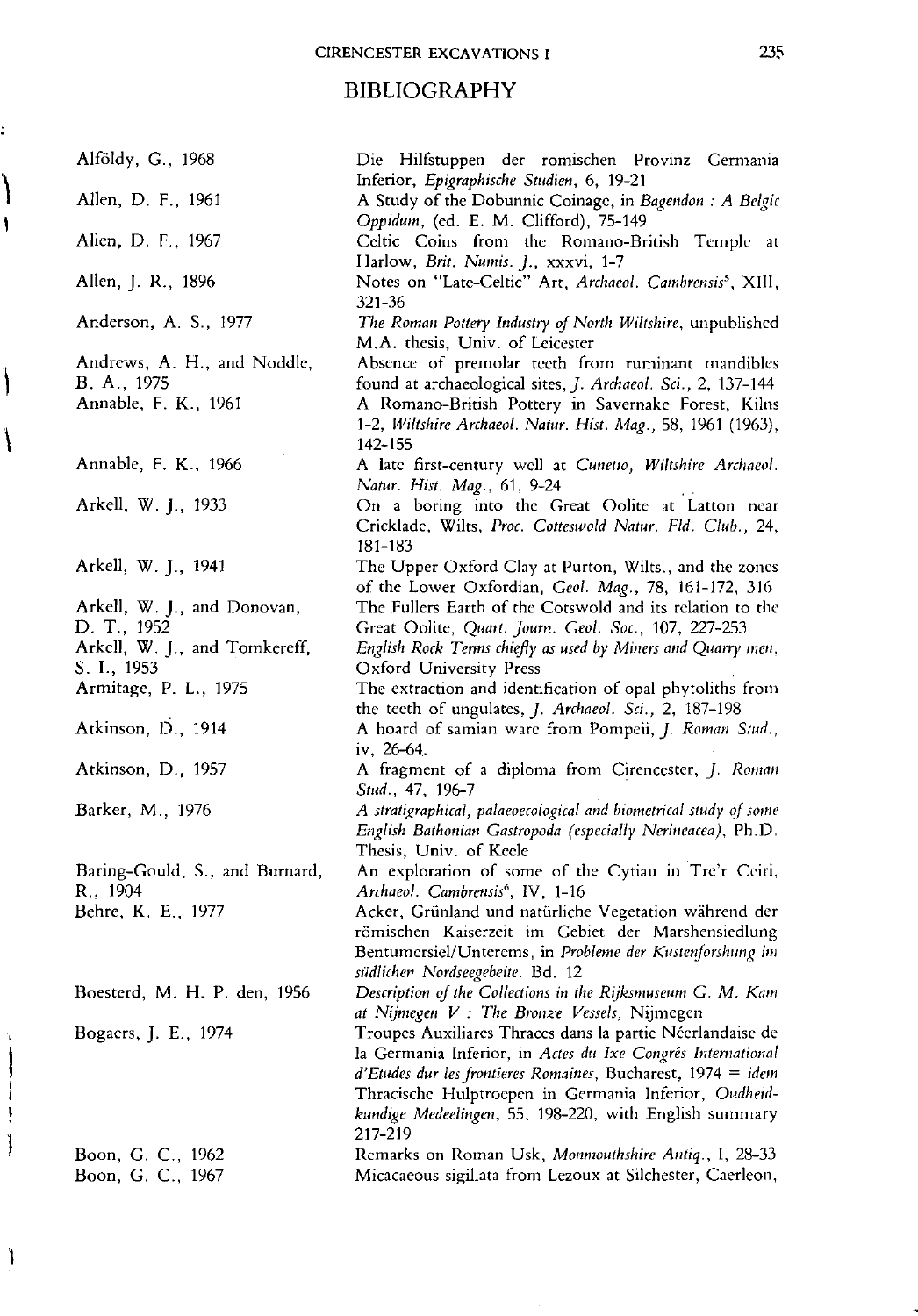| Brailsford, J. W., 1962         | and other sites, Antiq. J., 47, 27-42<br>Antiquities from Hod Hill in the Durden Collection, Vol. I,<br>London |
|---------------------------------|----------------------------------------------------------------------------------------------------------------|
| British Museum, 1951            | The British Museum Guide to the Antiquities of Roman Britain                                                   |
|                                 |                                                                                                                |
| Brown, A., 1894                 | On the structure and affinities of the genus Solenopera                                                        |
|                                 | together with descriptions of new species, Geol. Mag.,<br>$(4)$ , 1, 145-151                                   |
| Buchem, H. J. J. van, 1941      | De Fibulae van Nijmegen, Acad. Proefschrift, Univ. te                                                          |
|                                 | Nijmegen                                                                                                       |
| Buckman, J., 1850               | Substances employed in forming the tessellae of the Ciren-                                                     |
|                                 | cester Pavement and on their chrometic arrangement,<br>Archaeol. J., 7, 347-354                                |
| Buckman, J., 1853               | On the structure and arrangement of the Tesserae in a                                                          |
|                                 |                                                                                                                |
|                                 | Roman Pavement discovered at Cirencester in August                                                             |
|                                 | 1849, Proc. Cotteswold Natur. Fld. Club, 1, 47-51                                                              |
| Buckman, J., 1858               | On the Oolite Rocks of Gloucestershire and North                                                               |
|                                 | Wilts., Quart. Journ. Geol. Soc., 14, 98-130                                                                   |
| Buckman, J., 1860               | On some fossil reptilian eggs from the Great Oolite of                                                         |
|                                 | Cirencester, Quart. Journ. Geol. Soc., 16, 107-110                                                             |
|                                 |                                                                                                                |
| Buckman, J., and Newmarch,      | Illustrations of the Remains of Roman Art in Cirencester,                                                      |
| C. H., 1850                     | G. Bell, London.                                                                                               |
| Buckman, S. S., 1895            | The Bajocian of the mid-Cotteswolds, Quart. Journ. Geol.                                                       |
|                                 | Soc., 51, 388-462                                                                                              |
| Buckman, S. S., 1897            | Deposits of the Bajocian Age in the Northern Cotteswolds:                                                      |
|                                 | the Cleeve Hill Plateau, Quart. Journ. Geol. Soc., 53,                                                         |
|                                 | 607-629                                                                                                        |
|                                 |                                                                                                                |
| Buckman, S. S., 1901            | Bajocian and contiguous deposits in the North Cottes-                                                          |
|                                 | wolds: the main Hill Mass, Quart. Journ. Geol. Soc., 57,                                                       |
|                                 | 126-155                                                                                                        |
| Buckman, S. S., 1903            | The Cotteswold Hills: a Geographical Enquiry, Proc.                                                            |
|                                 | Cotteswold Natur. Fld. Club, 14, 205-250                                                                       |
| Bushe-Fox, J. P., 1913 and 1914 | First and Second Reports on the Excavations on the site of the                                                 |
|                                 | Roman Town at Wroxeter, Shropshire, 1913 and 1914, Soc.                                                        |
|                                 |                                                                                                                |
|                                 | Antiquaries of London, I and II                                                                                |
| Bushe-Fox, J. P., 1925          | Excavation of the Late Celtic Um-Field at Swarling, Kent,                                                      |
|                                 | Soc. Antiquaries of London, 5                                                                                  |
| Bushe-Fox, J. P., 1926          | First Report on the Excavatons of the Roman Fort at Rich-                                                      |
|                                 | borough, Kent, Soc. of Antiquaries of London, 6                                                                |
| Bushe-Fox, J. P., 1928          | Second Report on the Excavations of the Roman Fort at Rich-                                                    |
|                                 | borough, Kent, Soc. of Antiquaries of London, 7                                                                |
|                                 |                                                                                                                |
| Bushe-Fox, J. P., 1932          | Third Report on the Excavations of the Roman Fort at Rich-                                                     |
|                                 | borough, Kent, Soc. of Antiquaries of London, 10                                                               |
| Bushe-Fox, J. P., 1949          | Fourth Report on the Excavations of the Roman Fort at Rich-                                                    |
|                                 | borough, Kent, Soc. of Antiquaries of London, 16                                                               |
| Callender, M. H., 1965          | Roman Amphorae, London                                                                                         |
| Cave, R., and Cox., B. M., 1975 | The Kellaways Beds of the area between Chippenham                                                              |
|                                 | and Malmesbury, Wilts., Bull. Geol. Surv. of Great                                                             |
|                                 | Britain, 54, 41-66                                                                                             |
|                                 |                                                                                                                |
| Channon, P. J., 1951            | A new section at Cowcombe Hill, near Chalford Station,                                                         |
|                                 | Glos., Proc. Geol. Assoc., 62, 174-176                                                                         |
| Chaplin, R. E., 1971            | The Study of Animal Bones from Archaeological Sites,                                                           |
|                                 | London, (Seminar Press)                                                                                        |
| Clifford, E., 1961              | Bagendon : A Belgic Oppidum, Cambridge                                                                         |
| Collingwood, R. G., 1923        | The Archaeology of Roman Britain, London                                                                       |
|                                 |                                                                                                                |

t,

 $\hat{\boldsymbol{\cdot}$ 

- 52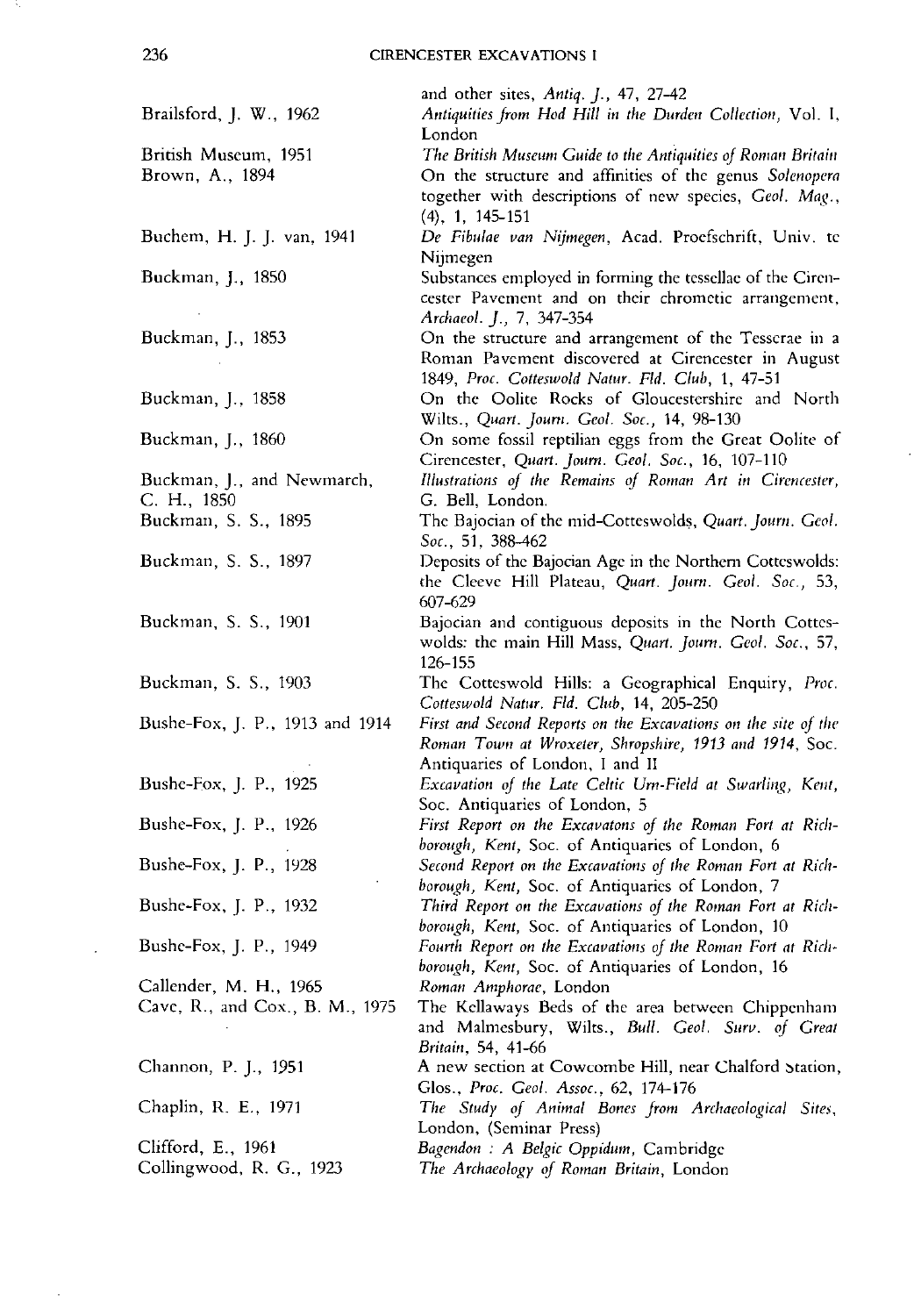,

 $\overline{\phantom{0}}$ 

 $\left.\right|$ 

Ì

 $\begin{matrix} \phantom{-} \end{matrix}$ 

 $\left\{ \right.$ 

 $\pmb{\mathfrak{f}}$ 

| Cotton, M. A., 1947                | Excavations at Silchester, Archaeologia, 92, 121-167                                                                                      |
|------------------------------------|-------------------------------------------------------------------------------------------------------------------------------------------|
| Cunliffe, B. W., 1964              | Winchester Excavations 1949-1960, Vol. I                                                                                                  |
| Cunliffe, B. W., 1968 (cd.)        | Fifth Report on the Excavations of the Roman Fort at Rich-<br>borough Kent, Soc. of Antiquaries of London, 23                             |
| Cunliffe, B. W., 1971              | Excavations at Fishbourne, 1961-69, Soc. of Antiquaries of<br>London, 26, 27                                                              |
| Curle, J., 1911                    | A Roman Frontier Post and its People: The Fort of Newstead<br>in the Parish of Melrose, Glasgow                                           |
| Cripps, W. J., 1898                | Notes on the Roman Basilica at Cirencester, lately dis-                                                                                   |
|                                    | covered by Wilfred J. Cripps, Trans. Bristol Gloucestershire<br>Archaeol. Soc., XXI, 70-8                                                 |
| Cripps, W. J., 1897-99             | Roman Basilica of Corinium, at Cirencester, Proc. Soc.                                                                                    |
| Dannell, G. B., 1964               | Antiq., 2nd series, xvii, (1897-1899), 201-208<br>The Potter Petrecus and his connections, Antiq. J., XLIV,<br>147-52                     |
| Dannell, G. B., 1971               | The Samian Pottery, in Excavations at Fishbourne, 1961-69,                                                                                |
|                                    | (ed. B. W. Cunliffe), 260-316                                                                                                             |
| Darling, M. J., 1977               | Pottery from Early Military Sites in Western Britain, in<br>Roman Pottery Studies from Britain and Beyond (ed. J. Dore<br>and K. Greene), |
| Davies, R. W., 1971                | The Roman Military Diet, Britannia, II, 122-142                                                                                           |
| Déchelette, J., 1904               | Les Vases céramiques ornés de la Gaule romaine, tome II, Paris                                                                            |
| Douglas, J., 1793                  | Nenia Britannica : or A sepulchral history of Great Britain,                                                                              |
|                                    | from the earliest period to its general conversion to                                                                                     |
|                                    | Christianity, London                                                                                                                      |
| Douglas, J. A., and Arkell, W. J., | The Stratigraphical Distribution of the Cornbrash - the                                                                                   |
| 1928                               | South-Western area, Quart. Journ. Geol. Soc., 84, 117-178                                                                                 |
| Down, A., 1978                     | Chichester Excavations, Vol. III, Chichester                                                                                              |
| Down, A, and Rule, M., 1971        | Chichester Excavations Vol. I, Chichester Civic Society                                                                                   |
|                                    | Excavation Committee, Oxford                                                                                                              |
| Dunnett, B. R. K., 1971            | Excavations in Colchester, 1964-8. The Telephone                                                                                          |
|                                    | Exchange Site, Trans. Essex Archaeol. Soc., 3, 15-38                                                                                      |
| Elliott, G. F., 1973               | A Palaeoecological Study of a Cotswold Great Oolite                                                                                       |
| Elliott, G. F., 1975               | fossil-bed (English Jurassic), Proc. Geol. Assoc., 84, 43-51                                                                              |
|                                    | Transported Algae as indicators of different marine                                                                                       |
|                                    | habitats in the English Middle Jurassic, <i>Palaeontology</i> , 18,<br>351-366                                                            |
| Ettlinger, E., and Simonett, C.,   | Romische Veramik aus dem Schuttligel von Vindonissa,                                                                                      |
| 1952                               | Verottent lichungen der Gesellshcaft pro Vindonissa, Band 3                                                                               |
| Eyles, V. A., 1973                 | John Woodward's Brief Instructions in all Parts of the                                                                                    |
|                                    | World, 1696, Soc. Bibliography Nat. Hist. London                                                                                          |
| Farrar, R. A. H., 1973             | The Techniques and sources of Romano-British Black                                                                                        |
|                                    | Burnished-Ware, in Current Research in Romano-British                                                                                     |
|                                    | Coarse Pottery, (ed. A. Detsicas), Counc. Brit. Archaeol.                                                                                 |
|                                    | Res. Rep. 10, 67-103                                                                                                                      |
| Farrar, R. A. H., 1977             | A Romano-British black-burnished ware industry at Ower                                                                                    |
|                                    | in the Isle of Purbeck, Dorset, in Roman Pottery Studies in                                                                               |
|                                    | Britain and Beyond (ed. J. Dore & K. Greene) BAR 30,                                                                                      |
|                                    | 199-227                                                                                                                                   |
| Fell, C., 1936                     | The Hunsbury Hill-Fort, Northants. : a new survey of<br>the material, Archaeol. J., XCIII, 57-100                                         |
| Fell, C., 1951                     | An openwork bronze disc from Haslingfield, Proc.                                                                                          |
|                                    | Cambridge Antiq. Soc., XLV, 1951 (1952), 65-6                                                                                             |
| Forster, R. H., and Knowles,       | Corstopitum : Report on the excavations in 1910, Archaeol.                                                                                |
|                                    |                                                                                                                                           |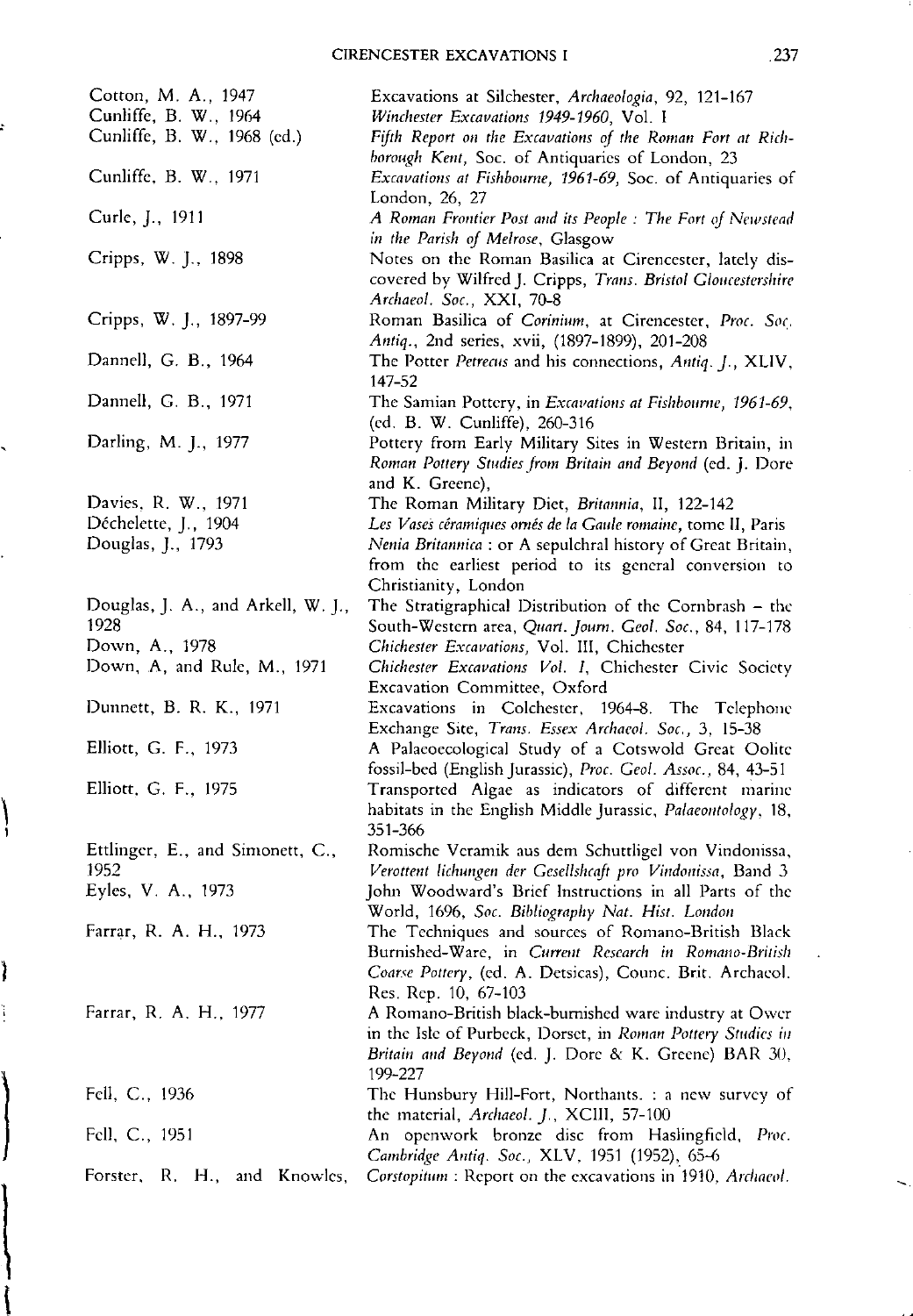W. H., 1910 Fowler, E., 1960 Fox, A., 1940 Fox, A., 1951 Frere, S. S., 1967 Frere, S. S., 1972 Frere, S. S., and St. Joseph, J. K, 1974 Fursich, F. T., and Palmer, T. J., 1975 Garrod, P., 1975 Gerster, E. W., 1938 Gillam, J. P., 1957 Gillam, J. P., 1960 Gillam, J. P., 1968 Gillam, J. P., and Mann, J. c., 1970 Glasbergen, W., 1944 Glasbergen, W., and Groenmanvan-Waateringe, W., 1974 Godwin, H., 1976 . Grant, A., 1975 Gray, H. St. G., 1924 Green, G. W., and Donovan, D. T., 1969 Green, G. W. and Melville, R. V., 1956 Greene, K. T., 1972 Greene, K. T., 1973' Greene, K. T., 1974 Griffiths, N. A., 1978 Grigson, c., 1976 *Aeliana',* vii, 143-268 The origins and development of the pennanular brooch in Europe, *Proc. Prehist, Soc.,* xxvi, 149-77 The Legionary Fortress at Caerleon, Mons., Excavations in Myrtle Cottage Orchard, 1939, *Archaeol*. *Cambrensis*, 95, 101-153 Roman Discoveries in Exeter in 1951-2, *Proc, Devon Archaeol.,* IV, 106-113 *Britmmia* : *A History* of *Roman Britain Verulamium Excavations, Vol. I, Soc. of Antiquaries of* London, XXVIII The Roman Fortress at Longthorpe, *Britannia,* v, 1-129 Open crustacean burrows associated with hardgrounds in the Jurassic of the Cotswolds, England, *Prot, Ceol. Assoc.,* 86, 171-181 in H. Hurst, Excavations at Gloucester : Third Interim Report: Kingsholm, 1966-1975, *Atltiq.* j. lv, 267-294 *Mittelrheinische Bildhauerwerkstatien im I jahrlumdert* II. *Chr.,* Bonn Types of North British Coarse Ware, *Archaeol. Aeliaua",* 35, 180-251 The Coarse Pottery, in Excavations at Mumrills Roman Fort 1958-60, (cd, K. A. Steer), *Proc, Soc. Antiq. Soc., 94* (1960-1), 86-132 *Types oj Roman Coarse Pottery Vessels* iu *Northern Britaiu,* 2nd ser. The northern British Frontier from Antoninus Pius to Caracalla, *Arthaeol. Aeliaua4 ,* 48, .1-44 Vcrsierdc Claudisch-Neronische Terra Sigillata van Valkenburg ZH, *jaaroersla)' van de vereen;gil/g "oar Terpenendock,* 1944 (1940-44), 206-236 The Pre-Flavian Garrisons of Valkenburg ZH, *Cinoula,* <sup>11</sup> *History oj the British Flora,* Cambridge, 2nd edition The Animal Bones, in *Excavations* at *Portchester* Castle, *Vol. I, Roman,* (ed. B. W. Cunliffe), 378-408 Excavations at Ham Hill, South Somerset (Part I), *Prot, Somerset Arc/raeo/. Soc.,* lxx, 104-116 The Great Oolite of the Bath area, *Bull. Geol. Surv. of Great Britain,* 30, 1-63 The Stratigraphy of the Stowell Park Borehole, 1949- *1951 Bull. Ceo/. Sun!. oj Creat Britain,* 11, 1-33 *Cuide to Prc-Flavian Fine Wares,* c. *AD 40-70,* Cardiff The Pottery from Usk, in *Current Research in Romano-British Coarse Pottery,* (ed. A. Detsicas), Counc. Brit. Archacol, Res. Rep. 10, 25-37 A Group of Roman Pottery from Wanborough, Wilts., *Wiltshire Archaeol. Natur. Hist. Mag.,* 69, 51-66 A fragment of a Roman cavalry tombstone from Circncestcr, *Britannia,* IX, 396-7, fig. 5. The craniology and relationships of four species of Bos. 3. Basic Craniology: *Bas taurus* L. Sagittal profiles and other non-measurable characters j. *Archaeol. Sci, 3,*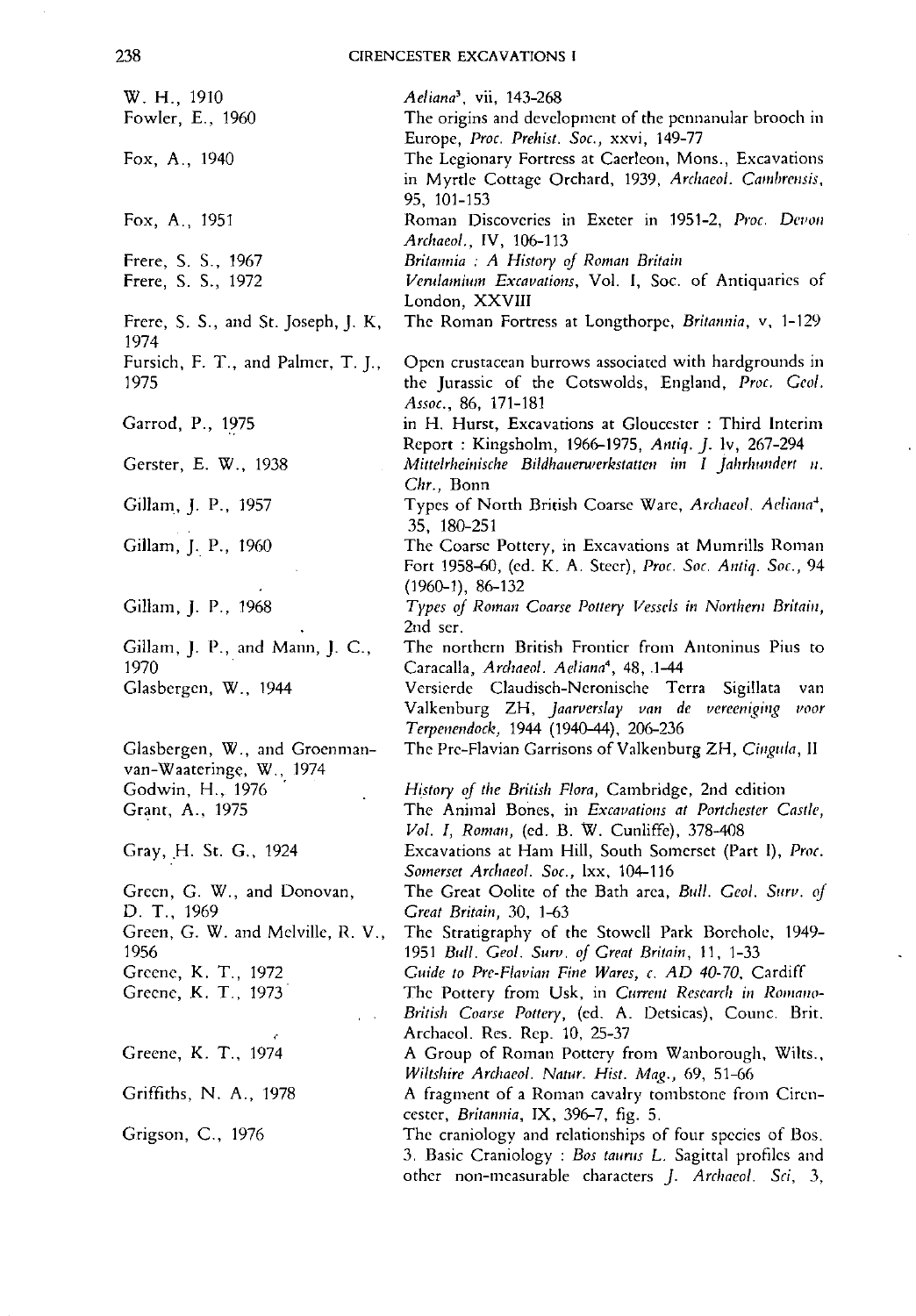$\ddot{\phantom{a}}$ 

|                                                  | 115-136                                                                                                                                                                                                               |
|--------------------------------------------------|-----------------------------------------------------------------------------------------------------------------------------------------------------------------------------------------------------------------------|
| Groot, J. de, 1960<br>Haevernick, T. E., 1967    | Masculus von La Graufesenque, Germania, 38, 55-65<br>Die Verbreitung der "Zarten Rippenschalen", Jahrbruch<br>des Romisch-Germanischen Zentralmuseums Mainz, 14,                                                      |
| Hanson, W. S., 1978                              | 153-166<br>The Organisation of Roman Military Timber-Supply<br>Britannia, IX, 293-305                                                                                                                                 |
| Harker, A., 1886                                 | On a remarkable exposure of the Kellaways Beds in a                                                                                                                                                                   |
|                                                  | recent cutting near Cirencester, Proc. Cotteswold Natur.                                                                                                                                                              |
| Harker, A., 1891                                 | Fld. Club, 8, 175-187<br>On the Geology of Cirencester Town and a recent dis-<br>covery of the Oxford (Kellaways) Clay in a deep well                                                                                 |
| Harland, T., and Torrens, H. S.,<br>in press     | boring, Proc. Cotteswold Natur. Fld. Club, 18, 178-191<br>A redescription of the Red Alga Solenopora jurassica<br>Brown from Chedworth, Gloucestershire, with remarks<br>on its preservation, Paleontology (in press) |
| Hartley, B. R., 1972                             | The Samian Ware, in Verulamium Excavations, Vol. I, (ed.                                                                                                                                                              |
| Hartley, K. F., 1973                             | S. S. Frere), Soc. of Antiquaries of London, 28<br>The Marketing and Distribution of Mortaria, in Current<br>Research in Romano-British Coarse Pottery, (cd. A.                                                       |
| Hartley, K. F., 1977                             | Detsicas), Counc. Brit. Archaeol. Res. Rep. 10, 38-51<br>Two major potteries producing mortaria in the first<br>century A.D., in Roman Pottery Studies in Britain and                                                 |
| Harvey, R. A., 1971                              | Beyond, (ed. J. Dore and L. Greene), 5-17<br>The Life of Henry Cavendish, 1731-1810, Ph.D. Thesis,<br>Univ. of Sheffield                                                                                              |
| Hassall, M. W. C., and Rhodes,<br>J., 1974       | Excavations at the New Market Hall, Gloucester, 1966-7,<br>Trans. Bristol Gloucestershire Archaeol. Soc., XCIII, 1974<br>$(1975), 15-100$                                                                             |
| Hassall, M. W. C., and Tomlin,<br>R. S. D., 1977 | Roman Britain in 1976 : II Inscriptions, Britannia, VIII,<br>440                                                                                                                                                      |
| Hatt, J-J., 1953                                 | Les Fouilles de la Ruelle Saint-Médard à Strasbourg                                                                                                                                                                   |
| Hawkes, C. F. C., 1961                           | Gallia, XI, 225-248<br>The Western Third C Culture and the Belgic Dobunni, in<br>Bagendon : A Belgic Oppidum, (ed. E. M. Clifford), 43-67                                                                             |
| Hawkes, C. F. C., and Dunning,<br>G. C., 1930    | The Belgae of Gaul and Britain, Archaeol J., 88, 1930<br>$(1931), 150-335$                                                                                                                                            |
| Hawkes, C. F. C., and Hull,<br>M. R., 1947       | First Report on the Excavations at Colchester, 1930-39, Soc.                                                                                                                                                          |
| Hawkes, S. C., and Dunning,                      | of Antiquaries of London, 14<br>Soldiers and Settlers in Britain, fourth to fifth century,                                                                                                                            |
| C. C., 1961                                      | Medieval Archaeol., 5, 1-70                                                                                                                                                                                           |
| Hénault, 1934-6                                  | Pro Nervia, VI                                                                                                                                                                                                        |
| Hermet, F., 1934                                 | La Graufesenque (Condatomago), Paris                                                                                                                                                                                  |
| Hildyard, E. J. W., 1955                         | Roman Fibulae from Chichester, Sussex, Sussex Notes and<br>Queries, XIV (1955) 109-122                                                                                                                                |
| Hobley, B., 1971                                 | Excavations at 'The Lunt' Roman Military Site, Baginton,<br>Warwicks., 1968-71. Second Interim Report. Trans. Birm-                                                                                                   |
| Hodder, I., 1974                                 | ingham Warwickshire Archaeol. Soc., 85, 1971-3 (1973), 7-92<br>The Distribution of Savernake Ware, Wiltshire Archaeol.<br>Natur. Hist. Mag., 69, 67-84                                                                |
| Holder, A., 1896-1907                            | AltCeltischer sprachschatz, 3 vols, Leipzig                                                                                                                                                                           |
| Holwerda, J. H., 1913                            | Een Vondst uit den Rijn Bij Doorwerth, Oudheidkundige                                                                                                                                                                 |
| Holwerda, J. H., 1941                            | Mededeelingen, Leiden, Supplement XII, 1-26<br>De Belgischer Waar in Nijmegen, Nijmegen                                                                                                                               |
|                                                  |                                                                                                                                                                                                                       |

 $\left\{$ 

š,

•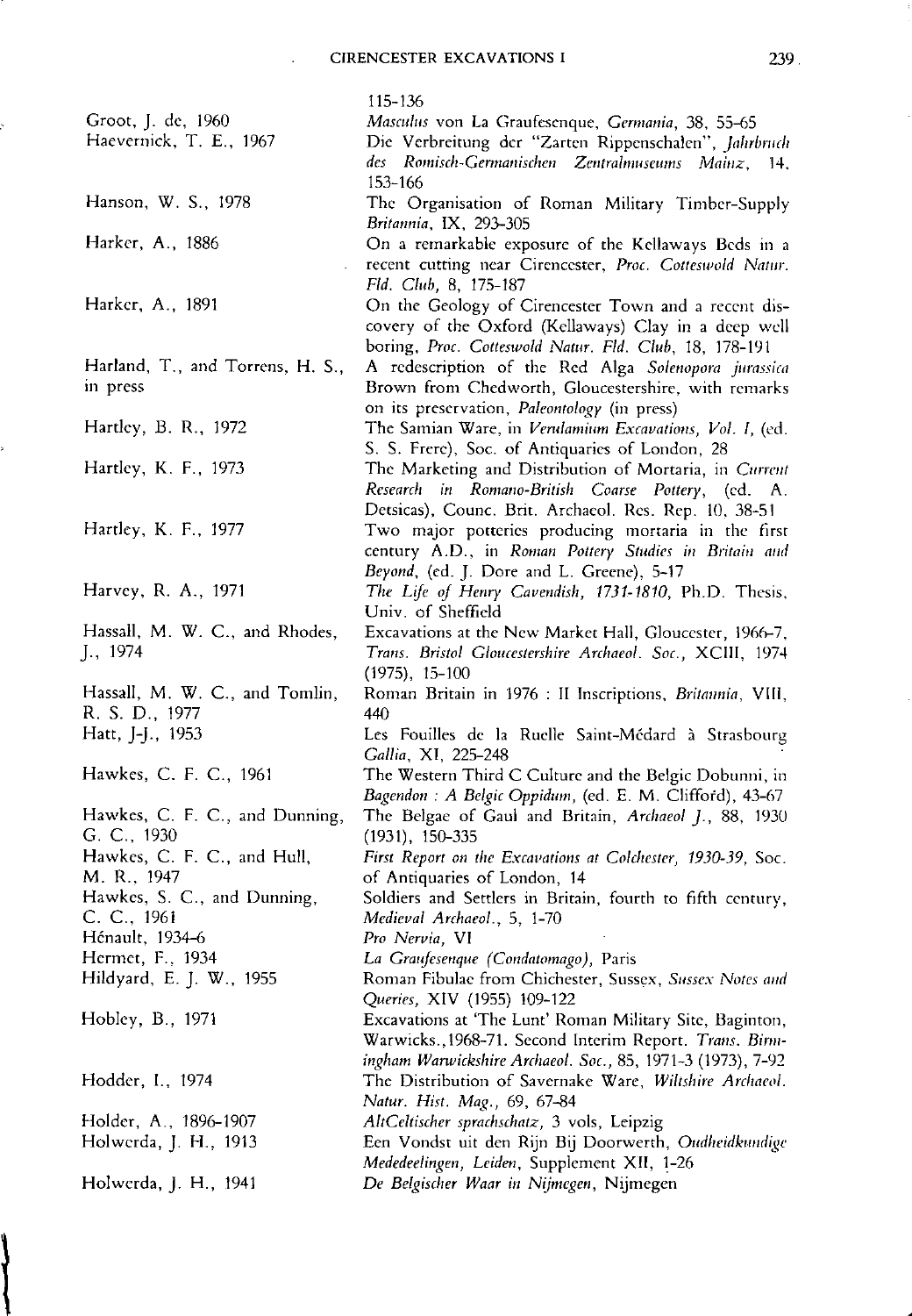$\tilde{\phantom{a}}$ 

| Household, H., 1969<br>Hull, M. R., 1958 | The Thames and Severn Canal, David & Charles<br>Roman Colchester, Soc. of Antiquaries of London, 20                                                                           |
|------------------------------------------|-------------------------------------------------------------------------------------------------------------------------------------------------------------------------------|
| Ibbetson, L. L. B., 1847                 | On three sections of the Oolitic Formations on the Great<br>Western Railway at the west end of Sapperton Tunnel,<br>Rept. Brit. Assoc. Adv. Sci. Transactions of Sections, 61 |
| Jacobs, J., 1913                         | Sigillatafunde aus einem romischen Keller zu Bregenz<br>Jahrbruch fur Altertumskunde, 6td Band 1912, Wien 1913                                                                |
| Jarrett, M. G., 1969                     | Thracian Units in the Roman Army, Israel Exploration<br>Journal, 19, no. 4, 215-224                                                                                           |
| Jewell, P. A., 1963                      | Cattle from British Archaeological Sites, in Man and<br>Cattle, (eds. A. E. Mourant, and F. E. Zeuner), Royal<br>Anthrop. Inst. Occasional Papers, no. 18, London             |
| Jones, M. J., 1975                       | Roman Fort Defences to AD 117, Brit. Archaeol. Rep., 21                                                                                                                       |
| Kenyon, K. M., 1948                      | Excavations at the Jewry Wall Site, Leicester, Soc. of                                                                                                                        |
|                                          | Antiquaries of London, 15                                                                                                                                                     |
| Kilbride-Jones, H. E., 1937-38           | Glass armlets in Britain, Proc. Soc. Antiq. Scot., Ixxii,<br>366-396                                                                                                          |
| King, A. C., 1975                        | The animal bones in Animal Bones in Romano-British                                                                                                                            |
|                                          | Archaeology with particular reference to Cirencester and its                                                                                                                  |
|                                          | region, unpublished B.A. thesis, Univ. of London                                                                                                                              |
| Knorr, R., 1912                          | Die Terra-sigillata Gefässe von Aislingen, Dillingen                                                                                                                          |
| Knorr, R., 1919                          | Topfer und Fabriken verzierter Terra-sigillata<br>ersten                                                                                                                      |
|                                          | Jahrunderts, Stuttgart                                                                                                                                                        |
| Knorr, R., 1952                          | Terra-sigillata Gefässe des ersten Jahrhunderts mit Topfernamen,                                                                                                              |
|                                          | Stuttgart                                                                                                                                                                     |
| Koethe, H., 1938                         | Zur gestempelten belgischen Keramik aus Trier, in Festa-                                                                                                                      |
|                                          | schrift fur Augutt Oxé, Dormstadt                                                                                                                                             |
| Korber-Grohne, U., 1964                  | Bestimmungschlüssel für subfossile Juncus-Samen und<br>Gramineen Früchte, Probleme der Küstenforschung in<br>südlichen Nordseegebiet. Bd. 7                                   |
| Lehner, H., 1904                         | Die Einzelfunde von Novaesium, Bonner Jahrbücher,<br>111/112, Taf. XXXIV, 243-418                                                                                             |
| Lucy, W. C., 1888                        | The Origin of the Cotteswold Club and an epitome of the pro-<br>ceedings, Jon Bellows, Gloucester                                                                             |
| Lysons, S., 1797                         | An Account of Roman Antiquities discovered at Woodchester in<br>the County of Gloucester, London                                                                              |
| McWhirr, A. D., 1973                     | Cirencester, 1969-1972 : Ninth Interim Report, Antiq. J.,<br>LIII, 191-218                                                                                                    |
| Macgregor, M., 1976                      | Early Celtic Art in North Britain, 2 vols. Leicester Univ.<br>Press                                                                                                           |
| Manning, W. H., 1972                     | The Iron Work, in Verulamium Excavations, Vol. I, (ed.<br>S. S. Frere), Soc. of Antiquaries of London, 28, 163-195                                                            |
| Manning, W. H., 1976                     | Catalogue of Romano-British Ironwork in the Museum of<br>Antiquities, Newcastle-upon-Tyne, Dept. of Archaeology,<br>The University of Newcastle-upon-Tyne                     |
| Margary, I. D., 1973                     | Roman Roads in Britain, 3rd. ed., London                                                                                                                                      |
| Marsh, G., and Tyers, P., 1976           | Roman Pottery from the City of London, Trans. London                                                                                                                          |
|                                          | Middlesex Archaeol. Soc., 27, 228-255                                                                                                                                         |
| May, T., 1916                            | The Pottery found at Silchester, Reading                                                                                                                                      |
| May, T., 1930                            | Catalogue of the Pottery in the Colchester and Essex Museum,                                                                                                                  |
|                                          | Cambridge                                                                                                                                                                     |
| Munro, R., 1882                          | Notice of Excavations made on an Ancient Fort at Seamill,                                                                                                                     |
|                                          | Ayrshire, Archaeological and Historical Collections relating                                                                                                                  |
|                                          | to the Counties of Ayr and Wigtown, III, 1882, 59-65                                                                                                                          |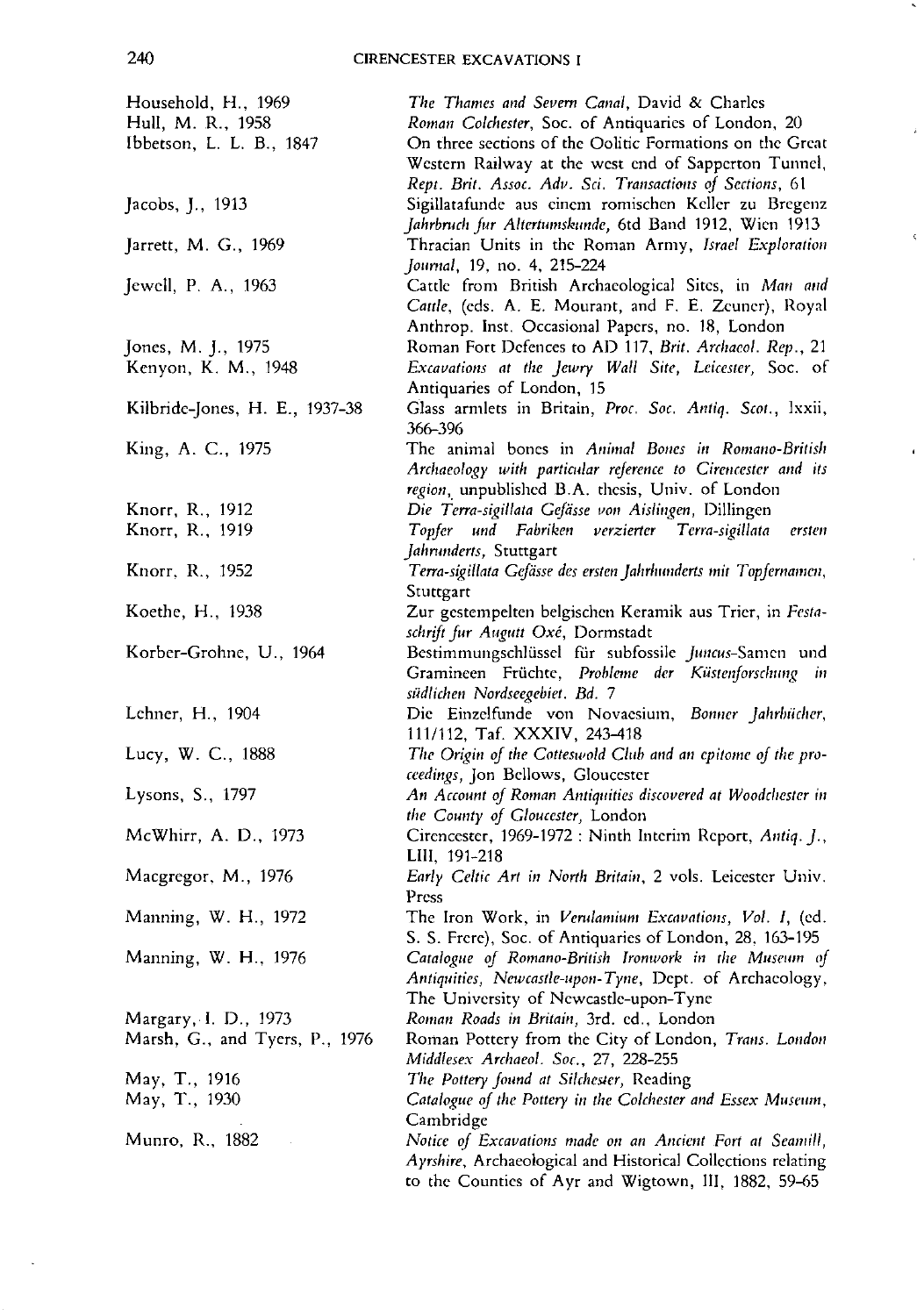| Myres, J. N. L., et al, 1959                    | The Defences of Isurium Brigantum (Aldborough), York-<br>shire Archaeol. J., XL, 1-78                                                                      |
|-------------------------------------------------|------------------------------------------------------------------------------------------------------------------------------------------------------------|
| Nash-Williams, V. E., 1932                      | The Roman Legionary Fortress at Caerleon, Mons<br>Report on the Excavations carried out in the Prysg Field,<br>1927-9, Archaeol. Cambrensis, 87, 48-105    |
| Negus, P. E., and Beauvais, L.,<br>1975         | The Fairford Coral Bed (English Bathonian) Gloucester-<br>shire, Proc. Geol. Assoc., 86, 183-199                                                           |
| O'Neil, H. E., 1965                             | Excavations in the King's School Gardens, Gloucester,<br>Trans. Bristol Gloucestershire Archaeol. Soc., 84, 1965<br>$(1966), 15-27$                        |
| O'Rahilly, T. F., 1946                          | Early Irish History and Mythology                                                                                                                          |
| O.R.L. 14, 1901, Nr. 73                         | Das Kastell Pfunz, Streckenkomissar : Gutsbesitzer Fr.<br>Winkelmann                                                                                       |
| Oswald, A., 1939                                | A Roman skillet from Broxtowe, Nottingham, Antiq. J.,<br>19, 441                                                                                           |
| Oswald, F., 1948                                | The Commandant's House at Margidunum, Nottingham                                                                                                           |
| Oswald, F., 1952                                | The Volute in late-Arretine Ware, and its adoption in<br>early South Gaulish Terra Sigillata in the Tiberius-<br>Claudius period, Antiq. J., XXXI, 149-153 |
| Oswald, F., and Pryce, T. D.,<br>1920           | An Introduction to the Study of Terra Sigillata, London                                                                                                    |
| Owen, R., 1846                                  | A History of British Mammals and Birds, London                                                                                                             |
| Palmer, T.J., 1979                              | The Hampen Marly and White Limestone formations,<br>Paleontology, 22, 189-228                                                                              |
| Palmer, T. J., and Fursich, F. T.,<br>1974      | The ecology of a Middle Jurassic hardground and crevice<br>fauna, Palaeontology, 17, 507-524                                                               |
| Parsons, C. F., 1976                            | Ammonite evidence for dating some Inferior Oolite<br>sections in the north Cotswolds, Proc. Geol. Assoc., 87,<br>$45 - 64$                                 |
| Payne, S., 1972                                 | Partial recovery and sample bias : the results of some<br>sieving experiments, in Papers in Economic Prehistory, (ed.<br>E. S. Higgs), Cambridge           |
| Peacock, D. P. S., 1967                         | The heavy mineral analysis of pottery : a preliminary<br>report, Archaeometry, 10, 97-100                                                                  |
| Peacock, D. P. S., 1968                         | A petrological study of certain Iron Age pottery from<br>Western England, Proc. Prehist. Soc. 34, 414-426                                                  |
| Peacock, D. P. S., 1977                         | Pompeian Red Ware, in Pottery and Early Commerce, (ed.<br>D. P. S. Peacock), 147-162                                                                       |
| Petrikovits, H. von, 1961                       | Die Ansgrabungen in Neuss (Stand der Ausgrabungen<br>Ende 1961), Bonner Jahrbücher, 161, 449-485                                                           |
| Pfeffer, W. von, and Haevernick,<br>T. E., 1958 | Zarte Rippenschale, Saalburg Jahrbuch, XVII, 76-88                                                                                                         |
| Phillips, J., 1844                              | Memoirs of William Smith LL.D., John Murray, London                                                                                                        |
| Rawes, B., 1972                                 | Roman Pottery Kilns at Gloucester, Trans. Bristol<br>Gloucestershire Archaeol. Soc., XCI, 1972 (1973), 18-59                                               |
| Reece, R., 1977                                 | The Ashcroft Site, Cirencester, Trans. Bristol Gloucester-<br>shire Archaeol. Soc., xciv, 92-100                                                           |
| Rennie, D. M., 1959                             | The Excavation of an Earthwork on Rodborough<br>1954-55, Trans. Bristol Gloucestershire<br>Common in<br>Archaeol. Soc., 1959 (1960), LXXVIII, 24-43        |
| Rennie, D. M., 1971                             | Excavatons in the Parsonage Field, Cirencester, Trans.<br>Bristol Gloucestershire Archaeol. Soc., XC, 1971 (1972),<br>64-94                                |
| Richardson, K. M., 1962                         | Excavations in Parsonage Field, Cirencester, 1959, Antiq.                                                                                                  |

**International Property** 

 $\bar{z}$ 

 $\int$ 

J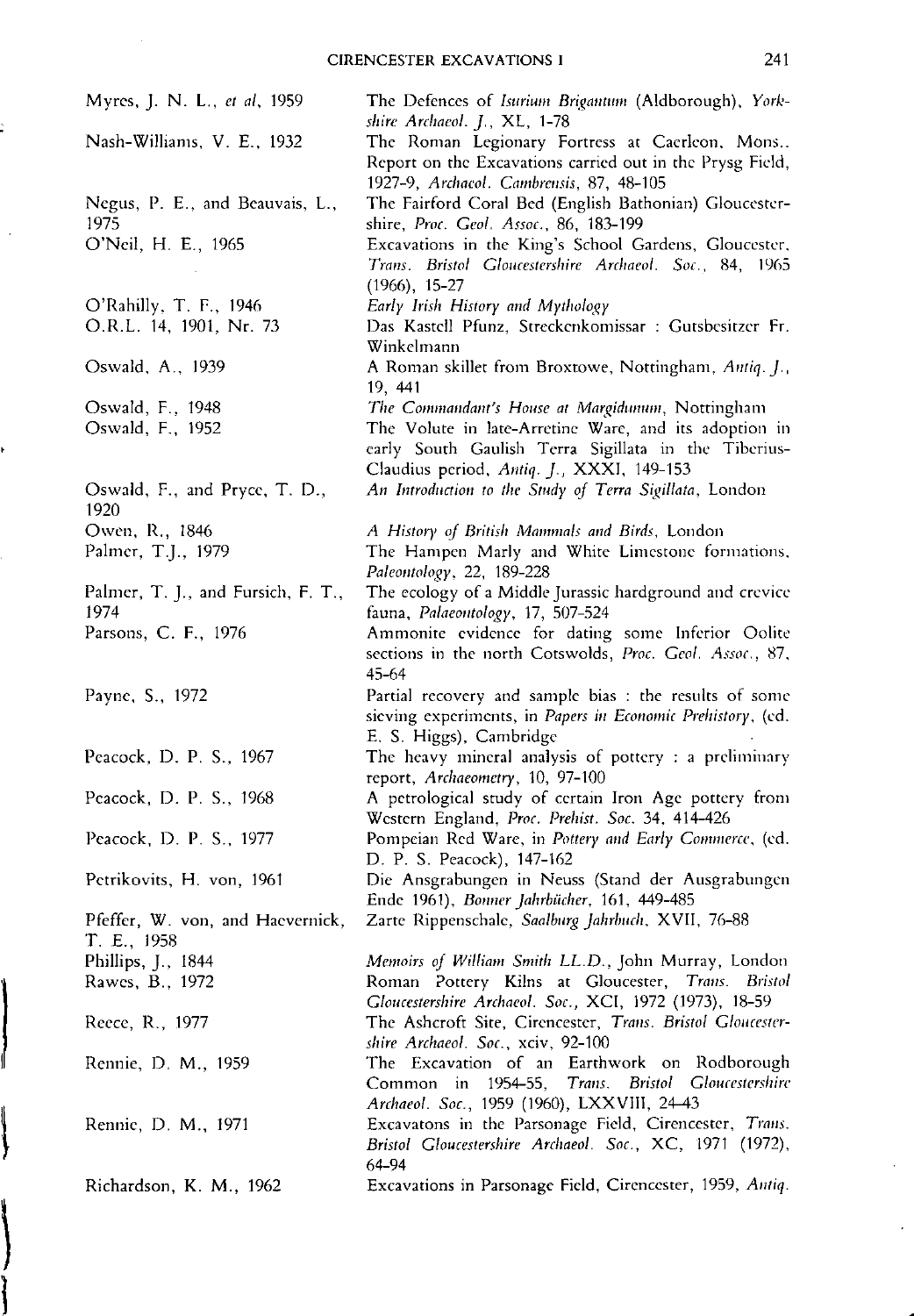242 CIRENCESTER EXCAVATIONS I

|                                                            | <i>J.</i> , XLII, 167                                                                                                                                                                                                                                                                     |
|------------------------------------------------------------|-------------------------------------------------------------------------------------------------------------------------------------------------------------------------------------------------------------------------------------------------------------------------------------------|
| Richardson, L., 1904                                       | A handbook to the Geology of Cheltenham and neighbourhood,<br>Norman, Sawyer and Co., Cheltenham reprinted 1972                                                                                                                                                                           |
| Richardson, L., 1911                                       | On the sections of Forest Marble and Great Oolite on the<br>Railway between Cirencester and Chedworth,                                                                                                                                                                                    |
| Richardson, L., 1922                                       | Gloucestershire, Proc. Geol. Assoc., 22, 95-115<br>A boring at Calcutt, near Cricklade, Wiltshire, Geol.<br>Mag., 59, 354-355                                                                                                                                                             |
| Richardson, L., 1925                                       | Excursion to Cirencester and District, Proc. Geol. Assoc.,<br>36, 80-99                                                                                                                                                                                                                   |
| Richardson, L., 1933                                       | The Country around Cirencester, Mem. Geol. Surv.<br>England and Wales, (sheet 235)                                                                                                                                                                                                        |
| Richardson, L., and Webb, R. J.,<br>1910                   | Brickearths, pottery and brickmaking in Gloucestershire,<br>Proc. Chelt. Natur. Sci. Soc. N. S., 1, 222-282                                                                                                                                                                               |
| Richmond, I., 1968                                         | Hod Hill: Excavations carried out between 1951 and 1958 for<br>the Trustees of the British Museum, Vol. II, London                                                                                                                                                                        |
| Ricken, H., 1939                                           | Die Bildschüsseln der Kastelle Saalburg und Zugmantel<br>II. Teil, Saalburg Jahrbuch, IX, 87-96                                                                                                                                                                                           |
| Ritterling, E., 1913                                       | Das frührömische Lager bei Hofheim, im Taunus, Annalen<br>des Vereins fur Nassauische Altertumskunde, XL                                                                                                                                                                                  |
| Rivet, A. L. F., (ed.) 1969<br>Rodwell, W., 1976           | The Roman Villa in Britain, London<br>Coinage, Oppida and the rise of Belgic Power in South-<br>Eastern Britain, in Oppida : the beginnings of Urbanisation in<br>Barbarian Europe, (ed. B. W. Cunliffe and T. Rowley),<br>Brit. Archaeol. Rep. Supplementary Series II, 1976,<br>181-367 |
| Rogers, G. B., 1974                                        | Poteries sigillées de la Gaule Centrale, I : les motifs non figurés,<br>Gallia, Suppl. 28.                                                                                                                                                                                                |
| <b>RIB</b>                                                 | Collingwood, R. G., and Wright, R. P., The Roman<br>Inscriptions of Britain, I, 1965                                                                                                                                                                                                      |
| RCHM(Eng), 1962                                            | Eburacum : Roman York, Vol. I, Royal Commission on<br>Historical Monuments, England                                                                                                                                                                                                       |
| Rouvier-Jeanlin, M., 1972                                  | Les Figurines Gallo-Romaines en Terre-cuite au Musée des<br>Antiquités Nationales, Gallia, Suppl. 24                                                                                                                                                                                      |
| Savory, H. N., 1966.                                       | A Find of Early Iron Age Metalwork from the Lesser<br>Garth, Pentyrch (Glam.), Archaeol. Cambrensis, CXV,<br>27–44                                                                                                                                                                        |
| Sieveking, G., de G., et al, 1976<br>Silvan, P. L. I, 1976 | Problems in Economic and Social Archaeology, London<br>Litofacies del Bathoniano en el area de Cirencestre<br>(Gloucester) Inglaterra, Primes Congress Geol. Chilerp 1,<br>$C41-56$                                                                                                       |
| Silver, I. A., 1963                                        | The ageing of domestic animals, in Science in Archaeology,<br>(cds. D. Brothwell, and E. Higgs), 283-302                                                                                                                                                                                  |
| Smith, D. J., 1973                                         | The Great Pavement and Roman Villa at Woodchester,<br>Gloucestershire, F. Bailey, Dursley                                                                                                                                                                                                 |
| Smith, W., 1816-1819<br>Smith, W., 1817                    | Strata identified by Organised Fossils, Part 1-4, London<br>Stratigraphical System of Organised Fossils, Part 1, London,<br>F. Williams                                                                                                                                                   |
| Stanfield, J. A., 1937                                     | Romano-British decorated jugs and the work of the potter<br>Sabinus, J. Roman Stud., XXVII, 168-79                                                                                                                                                                                        |
| Stanfield, J. A., and Simpson,<br>G., 1958                 | Central Gaulish Potters, London                                                                                                                                                                                                                                                           |
| Stead, I. M., 1965<br>Stead, I. M., 1976                   | The La Tène Cultures of Eastern Yorkshire<br>Excavations at Winterton Roman Villa, Dept. of the                                                                                                                                                                                           |

-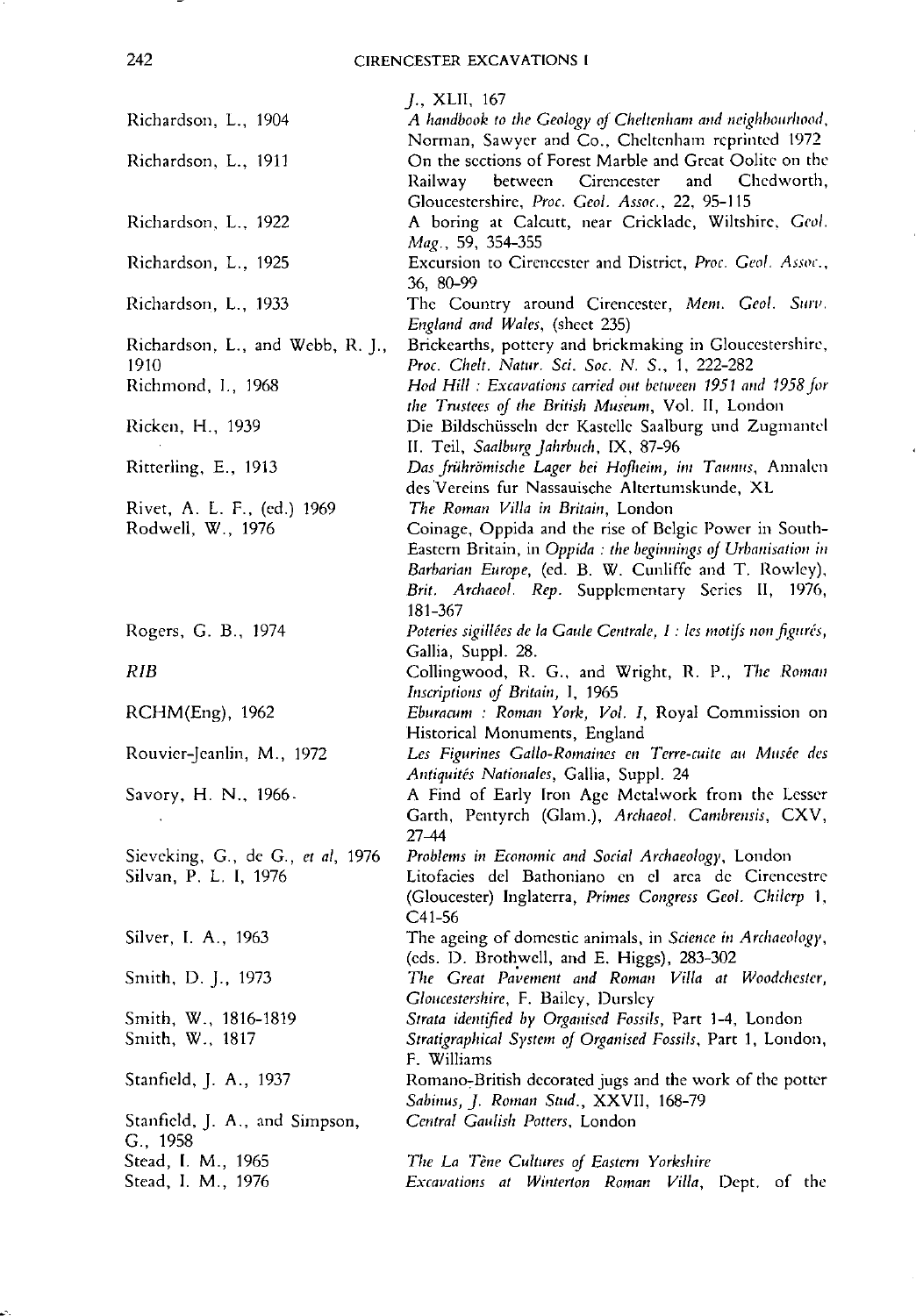$\mathcal{L}$ 

| Stein, E., 1932                                   | Environment Archaeological Reports, no. 9<br>Romische Beamte und Truppenkorper in Deutschland, Vienna                                                                               |
|---------------------------------------------------|-------------------------------------------------------------------------------------------------------------------------------------------------------------------------------------|
| Stevenson, R. B. K., 1954-56                      | Native Bangles and Roman Glass, Proc. Soc. Antiq. Soc.,<br>lxxxviii, 208-221                                                                                                        |
| Swan, V. G., 1975                                 | Oare reconsidered and the origins of Savernake Ware in<br>Wiltshire, Britannia, VI, 39-61                                                                                           |
| Tacitus, Annales, xii, 31                         |                                                                                                                                                                                     |
| Thawley, C. R., in preparation<br>Thill, G., 1969 | The animal bones from Roman Cirencester<br>Titelberg aus<br>den<br>Beständen<br>Fibeln<br>vom<br>des                                                                                |
| Todd, M., 1968                                    | Luxemburger Museums, Trierer Zeitschrift, 32, 133-172<br>The Roman Fort at Great Casterton, Nottingham                                                                              |
| Torrens, H. S., 1969                              | Guides to Field Excursions from London, International Field<br>Symposium on the British Jurassic, Keele University                                                                  |
| Torrens, H. S., 1978                              | Geological Communications in the Bath area in the last<br>half of the Eighteenth Century, in Jordanova, L. J., and<br>Porter, R. S. (eds.) Images of the Earth, British Society for |
| Torrens, H. S., 1980                              | the History of Science, Monograph 1, 215-247<br>Bathonian correlation chart, in Cope, J. C. W., (ed.) A<br>correlation of Jurassic rocks in the British Isles : Part 2              |
|                                                   | Geological Society of London Special Report, 15                                                                                                                                     |
| Ulbert, G., 1959                                  | Die Römischen Donau-Kastelle Aislingen und Burghöfe,<br>Limesforschungen, I, Berlin                                                                                                 |
| Ulbert, G., 1969                                  | Das Fruhromische Kastell Rheingönheim, Limesfor-                                                                                                                                    |
|                                                   | schungen, 9, Berlin                                                                                                                                                                 |
| Wacher, J. S., 1969                               | Excavations at Brough-on-Humber, 1958-61, Soc. of<br>Antiquaries of London                                                                                                          |
| Wacher, J. S., 1975                               | The Towns of Roman Britain, London                                                                                                                                                  |
| Waugh, H., and Goodburn, R.,<br>1972              | The non-ferrous objects, in Verulamium Excavations, Vol.<br>I, (ed. S. S. Frere), Soc. of Antiquaries of London, 28,<br>115-162                                                     |
| Webster, G., 1959                                 | Cirencester, Dyer Court Excavation, 1957, Trans. Bristol<br>Gloucestershire Archaeol. Soc., LXXVIII, 1959 (1960),<br>44-85                                                          |
| Webster, G., 1960                                 | The Roman Military Advance under Ostorius Scapula,<br>Archaol. J., 115, 1958 (1960), 49-98                                                                                          |
| Webster, G., 1963-4                               | A Roman bronze saucepan from Caves Inn, Trans.                                                                                                                                      |
| Webster, P. V., 1976                              | Birmingham Archaeol. Soc., 81, 1963-4 (1966), 143-4<br>Severn Valley Ware: A Preliminary Study, Trans. Bristol                                                                      |
|                                                   | Gloucestershire Archaeol. Soc., XCIV 18-46                                                                                                                                          |
| Wheeler, R. E. M., 1930                           | London in Roman Times, London Museum Catalogue,<br>no. $3$                                                                                                                          |
| Wheeler, R. E. M. and Wheeler,                    | Verulamium : A Belgic and Two Roman Cities, Soc. of                                                                                                                                 |
| T. V., 1936                                       | Antiquaries of London, 11                                                                                                                                                           |
| White, K. D., 1970                                | Roman Farming, London                                                                                                                                                               |
| Williams, D. F., 1977                             | The Romano-British Black-Burnished Industry: An<br>essay on characterization by heavy mineral analysis, in<br>Pottery and Early Commerce, (ed. D. P. S. Peacock),<br>163-220        |
| Wilson, D. R., 1966                               | Roman Britain in 1965, J. Roman Stud., lvi (1966), 203-4                                                                                                                            |
| Wilson, M. G., 1972                               | The Coarse Pottery, in Verulamium Excavations, Vol I,<br>(ed. S. S. Frere), 263-370                                                                                                 |
| Woodward, H. B., 1884                             | A memoir of Dr. S. P. Woodward ALS, FGS., Trans.<br>Norfolk Norwich Nat. Soc., 3, 279-312                                                                                           |
| Woodward, H. B., 1894                             | The Jurassic Rocks of Britain, vol. 4, The Lower Oolite                                                                                                                             |

 $\mid$ 

 $\hat{\mathbf{r}}$ 

 $\hat{\vec{r}}$ 

\

..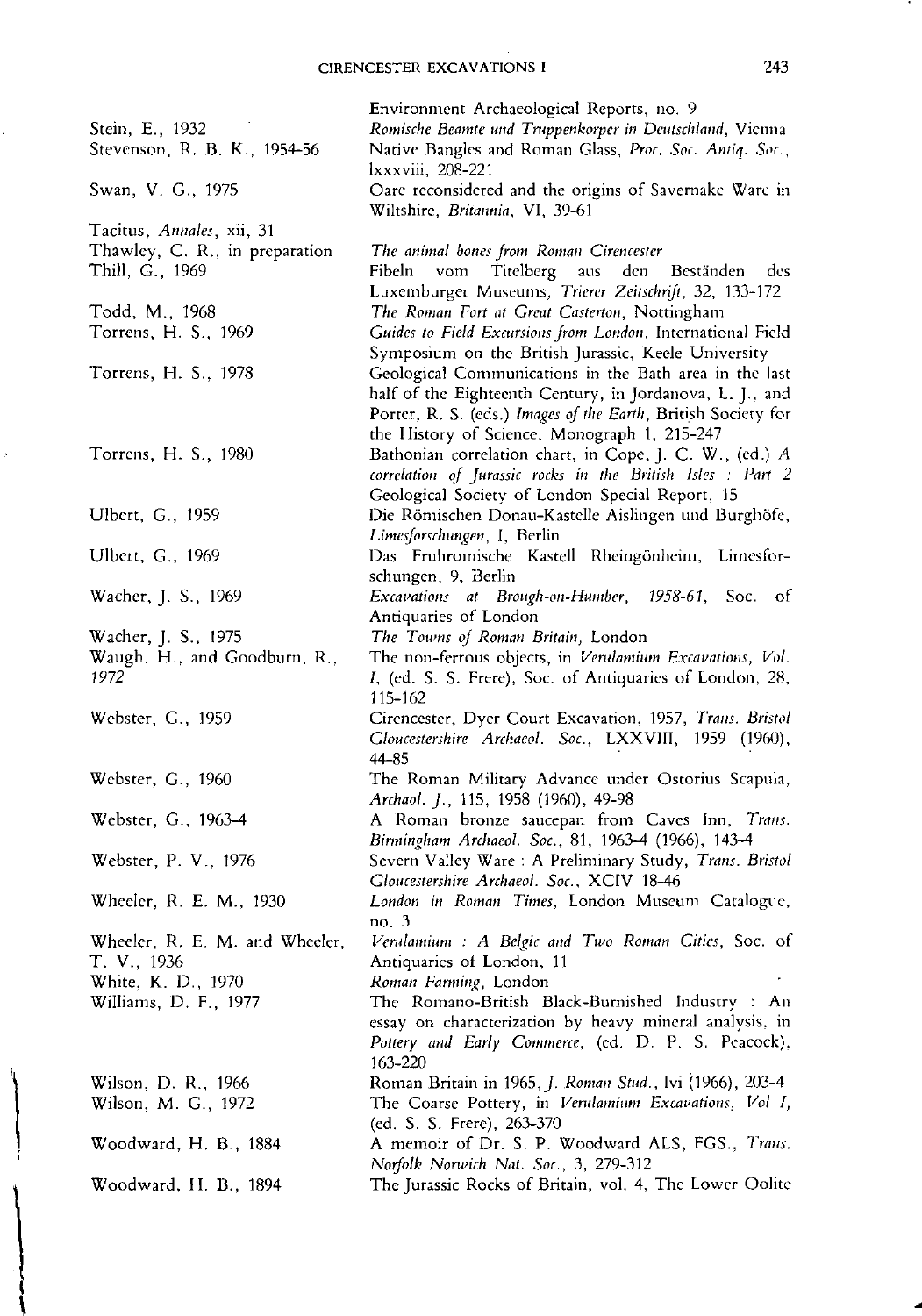Woodward, S. P., 1848

Wright, R. P., and Hassall, M. W. c.. 1974

Rocks of England, Mem. Geol. Surv. U.K.

On the geology of the district explored by the Corteswold Club and more particularly the clay subsoil of the (Royal Agricultural) College Farm, *Proc. Cotteswold Natur, Fld. cu»,* 1, 2-8

Roman Britain in 1973 : Inscriptions, *Britannia*, V, 461

J,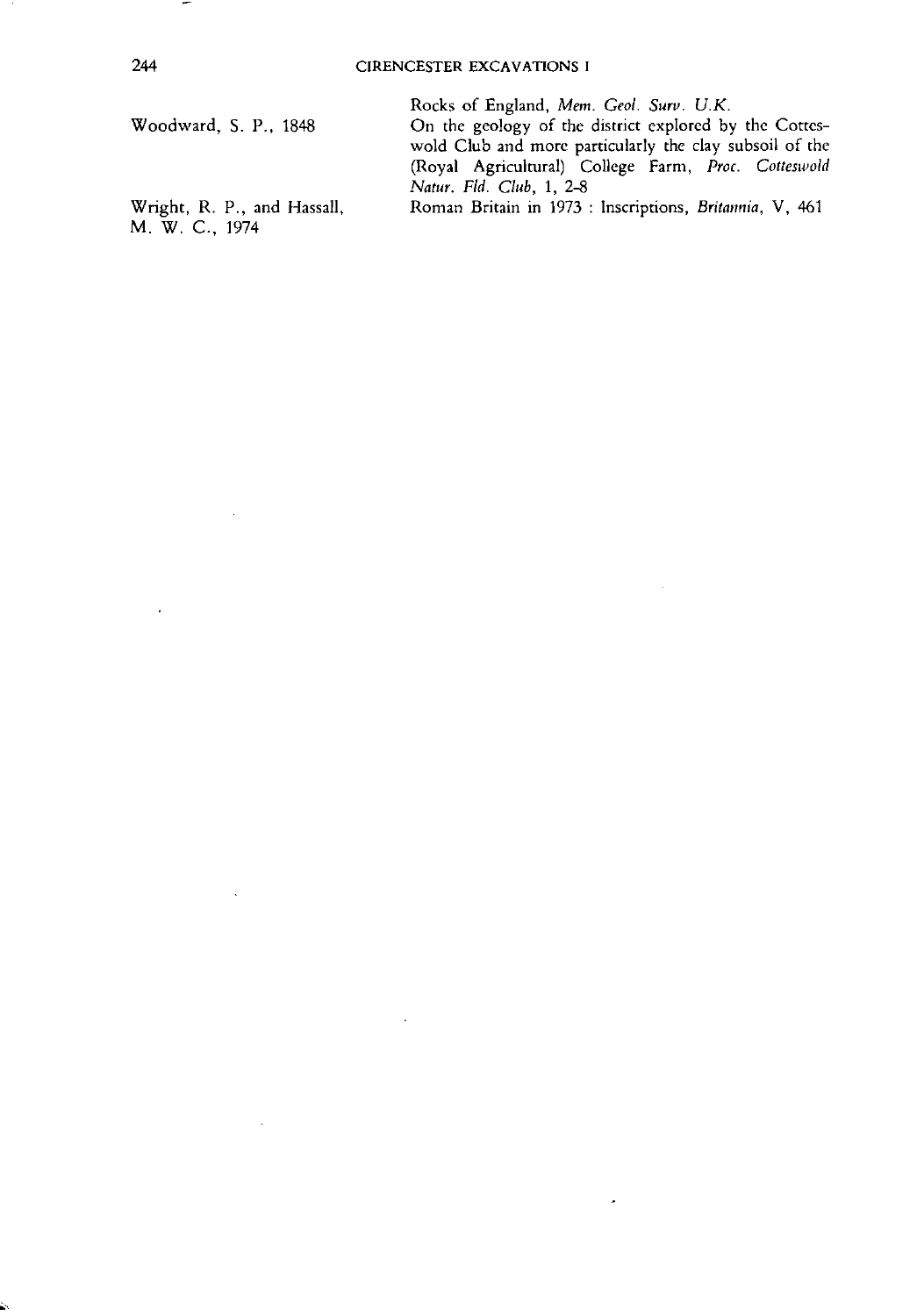## **INDEX**

**Akeman Street 64** *ala Indiana 67 ala Thracum 69-71* Alcester 64 Alchester 64 animal bone 211-227 **annexe(s) dating and discussion 22, 57-60, 64-6 excavation: rampart Watennoor Hospital Garden 51 rampart and ditch at The Sands 51** Bagendon *(Corinion)* 64, 65 brooches 91 pottery 153-62, 181, 199-202 barrack-blocks 59-60 **basilica 23** Bath 64 Blagden, Dr. Charles 72 bone objects 103, 109 brooches 39, 88-92 Brough-on-Humber 36, 55 **Buckman, James 73, 78** Buckman, 5.5. 72 Canterbury 15 *Caraclaws* **64, 65 cavalry fort 64-5; see also** Leaholme **Fort** Cavendish, Henry 72 Charlesworth, Dorothy 106-7 **Chesterton 64 Chichester 8** day objects 103 Coelbren 36 *Coh. VI Thracum 64* coins 59, 85-7 Colchester 64, 69-70, 86, 88, 91 Connolly, Ann 228-231 copper alloy objects 93-99, 109-117 Cripps, W. 26 **Dickinson, Brenda with B.R. Hartley 119-146** *Dobunni* 64, 65 Dorchester (Oxon.) 64 Dorn 64

**excavations: chronological summary 22 dating and discussion 57-60**

(AK) (AL) recording system, finds 19, 21, Table 2 **recording system, sites 19-21, fig. 2, Table 1** sites excavated 1960-1976 fig. 2 **excavations reported in this volume:** Admiral's Walk (OK and OM) **dating and discussion 57-60** excavation 23, 28, 36, 42-51; fig. 2,32; figs. 4, 14, 15 finds Table 2 Chester Mews (BC) excavation 28, 36, 59; fig. 2,31; figs. 9, 10 finds Table 2 Forum (AY) **excavation 60; fig.** 2,23~ **figs. 21, 22** finds Table 2 H Leaholme Gardens fig. 2,30  $\overline{(AD)}$  dating and discussion 57-60 **excavation 23, 34, fig. 7** finds Table 2 (AE) dating and discussion 57-60 **excavation 36, 39, 42; fig. 13** finds Table 2 (AG) dating and discussion 57-60 **excavation 42** finds Table 2 (AH) dating and discussion 57-60 **excavation 28, 36-42; figs. 11, 12** finds Table 2 finds Table 2 **dating and discussion 57-60 excavation 34; fig. 8** finds Table 2 (AM) dating and discussion 57-60 **excavation 28-36; fig. 6** finds Table 2 **Mycalcx excavation 64; fig. 23** finds Table 2 Parsonage Field & Health Centre (AX) **excavation 64; fig. 2.28** finds Table 2 Price's Row (DA) **excavation 28. 59; fig. 2,29** finds Table 2 Telephone Exchange (BB) excavation 60-4; fig. 2,21; fig. 21 The Sands (BZ and CG) **dating and discussion 58** excavation 51-7; fig. 2,41; figs. 18-20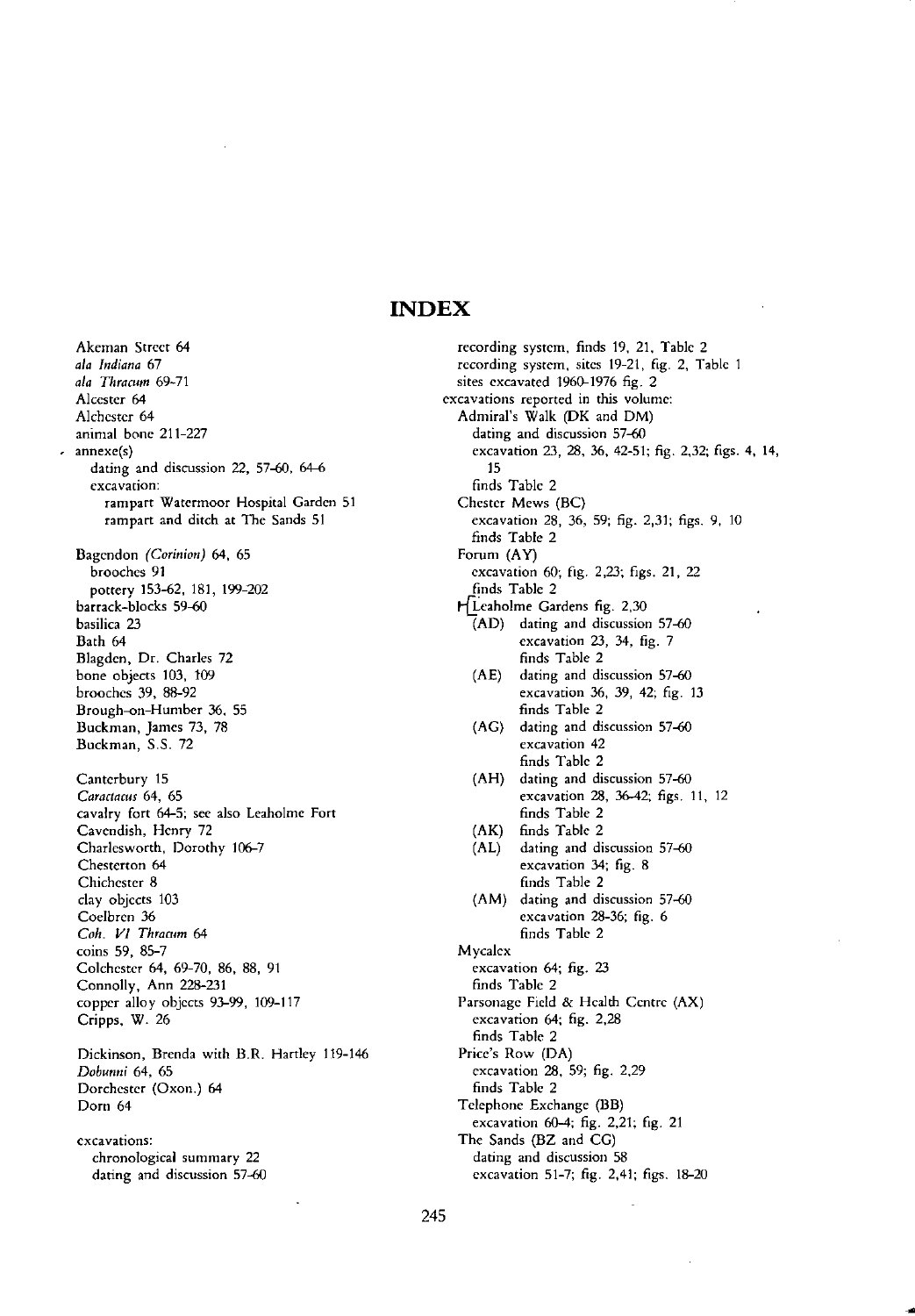#### 246 CIRENCESTER EXCAVATIONS I

finds Table 2 Watermoor Hospital Gardens (AW) **daring and discussion 58** excavation 51, 55; fig. 2,36; figs. 16, 17 finds Table 2 Exeter 86 **fabric classification, pottery 153-162 finds, see also pottery** animal bone 211-227; figs. 67-70; pis. 26-8; Tables 4-10 age at death 213-4 breeds 224-5 **butchery** *techniques* 217-224 **context sample 211 disease 216-7** gnawed bones 214-216 **quantification 211** species 211-213 bone objects 103, fig. 30; 109, fig. 35 brooches 39, 88-92; figs. 24, 25 clay 103, fig. 31 **coins: Iron Age 85** Roman 86-7 copper alloy objects 93-99, figs. 26-28 **sec also military objects from other sites in** Cirenccster glass: vessels and objects 106-7, fig. 34 graffiti 203, fig. 66 **inscriptions 67-fJ9,** pls **21, 22 insect remains 232** iron objects 99-101, fig. 29 lead 105, fig. 33 **military objects from other sites In** Circnccsrcr 109-'117, figs. 35-40 **plant** macrorcmains **228-231, Table 11** shale 103, fig. 30 slag 210 stone 103-5, fig. 32 sculptured reliefs 69-71 **forts. Claudio Ncronian 34-6, 64-6 forum 60** Fosse Way 59, 60, 64, 65, 66 Frere, Prof. S.S. 15-6, 85 **frontier defensive strategy 64-66, 69 geology, Circnccstcr and district 64, 72-78** Forest Marble 76-7 Fullers Earth 75 Inferior Oolite 74-5 Kcilaways and Oxford clay 77-8 **White Limestone 75-6 glass vessels and objects 106-7 Gloucester army movements 65 Ermin Street 66** Kingsholm 64 **King's School gardens 55 legionary fortress 57** graffiti 203 Great Casterton 36, 59 fn.2, 65 **Hartley, B.R., with Brenda Dickinson 119-46**

Hartley, Katharine 147-8

Hassall, M.W.C. 67-71, 203 Haverfield, F. 15 Hod Hill 34 fn.1, 34, 36, 59 fn.2, 60, 65, 86, 88, 92 Holbrooks 88 lnchtuthil 36 **inscriptions 67-71 insect remains 232 Iron Age occupation 22, 28, 64-66 iron objects 99-101** *C". Julius Agricola 66 Julius Frontinus 66* **King Harry Lane, Sr. Albans 91** lead objects 105 Leaholmc **Fort dating and discussion 22. 57-60, 64-66 dimensions 59-60, 64** excavation 23-52; figs. 3-15 Pre-Roman **occupation (Period I) 28** The Defences (Period II A) 28 The Defences (Period II B) 34 **Internal Buildings 36** Buildings in AH VIII 39 Phase I 39 Phase II 39 Phase III 41 Buildings in AE II, Ill, V, VII 42 **Contemporary levels in AG II and III 42** Admiral's Walk 42 Phase I 42 Phase II 46 Phase III 49 *praetcntura, retentura 59 via principalis, via praetoria* **45, 59** *LegioXX* 64, 69-71 Longrhorpc 34 fn.1, 59 fn.2 Lunt 59 fn.2, 86 Lysons, S. 78 **magnetometer survey 28** Mackreth, D.F. 88-92 Metchlcy 36 military diploma 67 fn.3, 117 **Mommscn 15** Morgan, G.c. 210 **mosaics 78** Neuss 36 **obstacles, inter-ditch 36** Osborne, P.). 232 Parry, Dr. Caleb Hillier 72 *A. Plautius 69* **plant** macrorcmains **228-231** Portchester 220, 225 pottery 118-209 butt-beakers (Cam. 113) fig. 58,296-7; fig. 60,342 B.B.!. Fabric 74 fig. 54,150; fig. 57,254-6; fig. 63,429,439;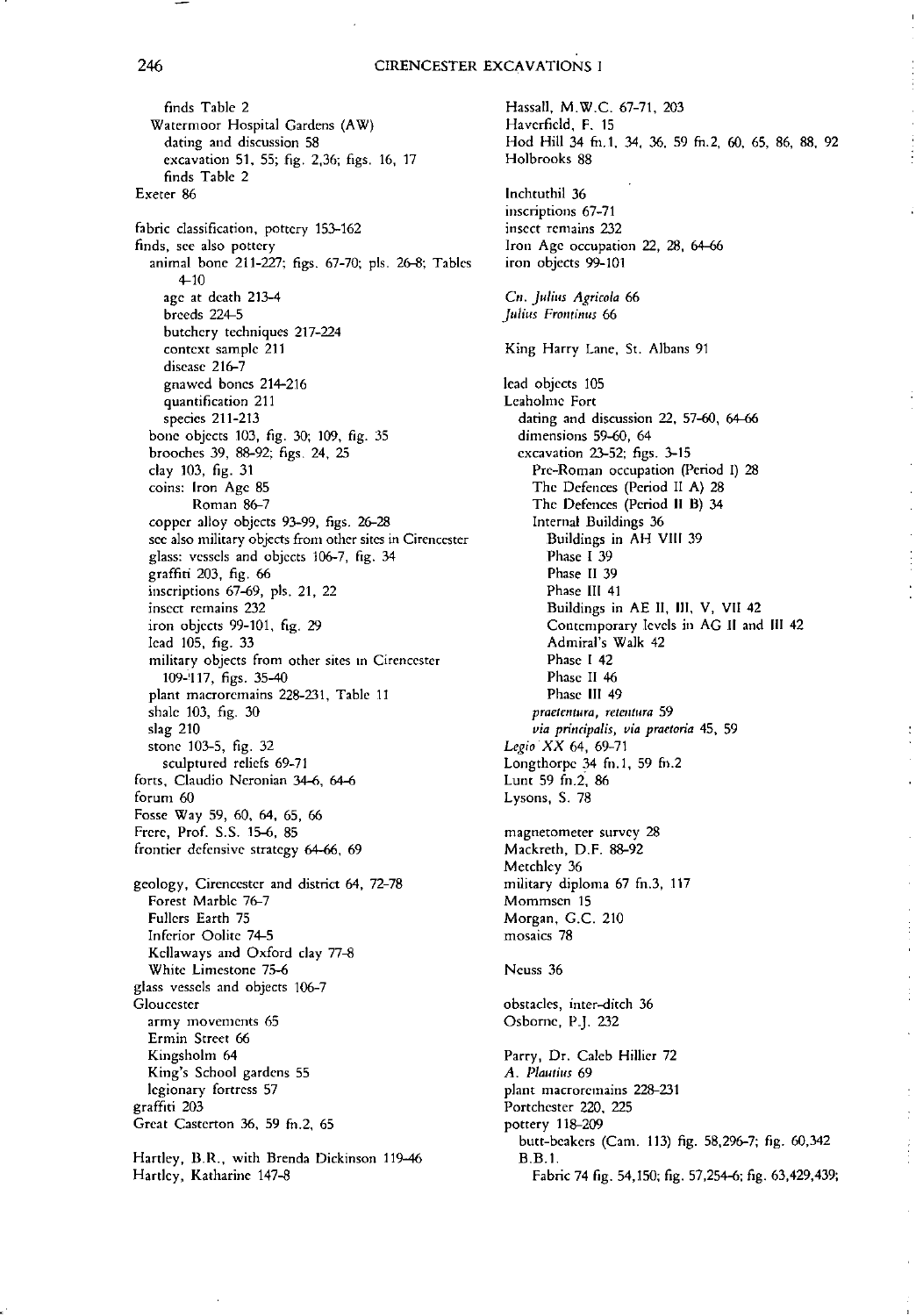fig. 64,447,450 **Central Gaulish fine ware** Fabric 57 fig. 52,97; fig. 53,112; fig. 54,158; fig. 64,478 Fabric 58 fig. 57,273; fig. 58,288 Fabric 55 159, none illustrated Fabric 61 fig. 58,289 Fabric 64 fig. 61,389 **Central Gaulish glazed ware** Fabric 60 fig. 54,156; fig. 57,270-1; fig. 63,399-101 Fabric 75 fig. 62,271a **coarse wares** catalogue 118, 161-200, Tables 2 and 3 fabric classification 118, 153-161, 201-2 stamps 150-2, fig. 49 **fabrics (excluding** samian} classification 118. 153-161 Iron Age J98-202 **Lyons Ware** Fabric 56 fig. 57,274-287; fig. 60,333,365 **Pompeian Red ware** Fabric 28 fig. 52,86,89; fig. 63,414 Fabric 51 fig. 57,266-9 Fabric 153 fig. 52,76 **samian** potters' stamps 119-124, fig. 120 plain and decorated forms 124-46, figs. 42-7 **stamps** amphorae 149, fig. 48 **coarse wares 150-2, fig. 49** Gallo-Belgic 150, fig. 49 rnortarium 147-8, fig. 48 samian 119-124, fig. 41 *terra nigra* fig. 53,104; fig. 54,159; fig. 60,366 stamps 150, fig. 49 **traded hand-made pottery** Fabric 24 fig. 51,62,66; fig. 57,259; fig. 61,392, 397; fig. 65,483,506 Fabric 25 fig. 52,92; fig. 57,253,257-8; fig. 60,363; fig. 61,3%,398; fig. 65,505,507 *quingenary ala(e)* 59-60, 64-5

Reece, Richard 86-7 Richardson, L. 74-8 Rigby, Valery 149-200 **Rodborough Common 64**

 $\ddot{\phantom{0}}$ f Roxan, **Margaret 117** *Rues* (Mack 191) 85

**St. Albans, sec** *Vemlamium* samian: **plain and decorated** forms **124-146 potters' stamps 119-124 sculptured reliefs, stone 69-71** shale 103 Silchester Gate 51 Silurcs 65 Skeleton Green 88, 91 Slack 36 slag 210 Smith, William 72, 73 **stake-circle 28, fig. 12 stamps amphorae 149 coarse wares 150-2** Gallo-Belgic 150 mortaria **147-8** samian 119-124 stone 67-71, 103-5 **Strasbourg 36** Strickland, Hugh 73 Swarling 88 *Tasciovanus 85* Thawley, Clare 211-227 Thorpe-by-Newark 65 timber supply 39, 64 tombstones IS, 55-6, 64, 67-71; pis. 21-3 Torrens, Dr. H.S. 72-8 **town defences 51** Trawscocd Il 36

Valkenburg 59 fn.2 *Verulamium* IS, 85, 88 **veterans 67 £0.3 vexillation fortress 55, 64** *virus 60-4* Viner, Linda 93-105

Waddon Hill 86, 88, 92 Wanborough 64 Webster, Dr. Graham 109-117 Williams Dr. D.F. 201-2 Woodward. Dr. John 72 **Woodward, Samuel Pickworth 73** ÷

 $\frac{1}{4}$  $\bar{1}$ 

•